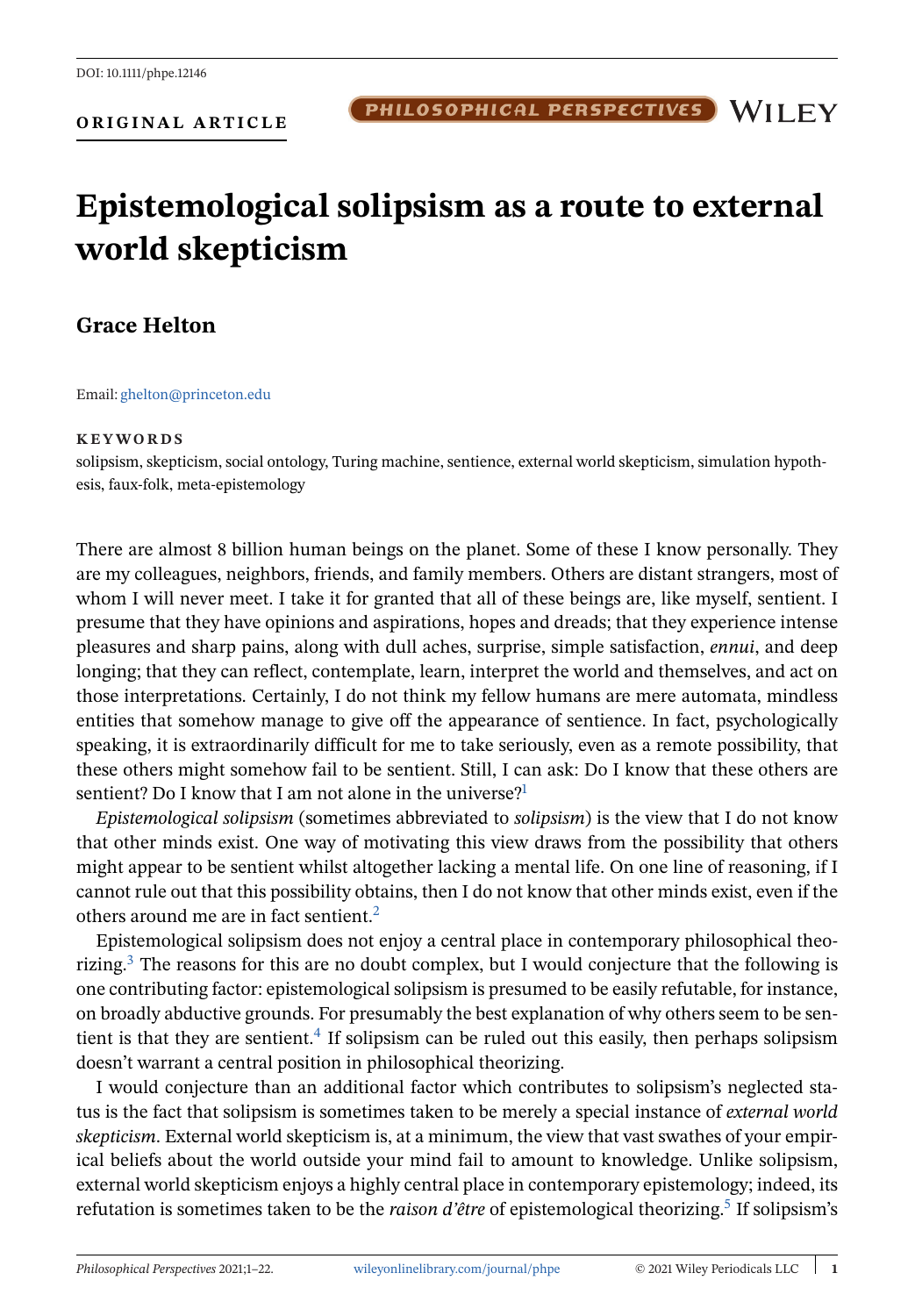interest consisted merely in the fact that it is a special instance of a far more general and pressing view, then perhaps solipsism's relatively neglected status in the contemporary literature would be justified.

In this paper, I have two broad aims. The first is to show that even if solipsism is in fact refutable, it is at least not obvious what form its refutation might take. For, the most initially attractive routes of rejecting solipsism encounter serious difficulties. My aim is not to show that these difficulties are in principle insuperable; it is the more modest one of showing that it is not a straightforward matter to see how these difficulties might be overcome, with the result that solipsism cannot be dismissed out of hand.

My second and central aim is to show that, for creatures like ourselves, epistemological solipsism is a genuine form of external world skepticism. This is not merely the descriptive point that solipsism, properly understood, falls within the purview of what contemporary epistemologists would count as as external world skepticism. It is also, and more importantly, the normative point that solipsism threatens sufficiently vast swathes of worldly knowledge that it is at least as epistemologically pressing as other forms of worldly skepticism, such as skepticism about chairs. It is thus not right to say that solipsism is merely a special instance of skepticism; for creatures like ourselves, solipsism just *is* a variety of external world skepticism.

My argument draws in part on the claim that contemporary epistemologists do—and, as a theoretical matter, should—take external world skepticism to be the view that vast swathes of worldly knowledge across multiple domains are compromised, whether or not all worldly knowledge is compromised. Put otherwise, the term 'external world skepticism' should not be reserved for maximally radical variants of the view. I will also show that if knowledge of other minds is compromised, then we lose a surprisingly varied and vast range of empirical knowledge, including at least some knowledge about:

- ∙ interpersonal relations
- ∙ political affairs
- ∙ religious practices
- ∙ artistic movements
- ∙ social structures and social relations, and
- ∙ cultural traditions.

If epistemological solipsism constitutes a genuine form of external world skepticism, then we can draw out some additional morals, namely: No wholly adequate solution to external world skepticism can succeed which does not also solve the problem of epistemological solipsism. And, more tentatively: in assessing proposed solutions to external world skepticism, epistemologists should explicitly consider whether those solutions extend to social knowledge. For even if such proposals do in fact extend to social knowledge, without such a test of adequacy, it is not clear whether we would be justified in endorsing such proposals. Finally, if both of the paper's theses hold—if solipsism is both more resilient than we might have initially thought and is also itself a form of external world skepticism—then perhaps solipsism merits more philosophical consideration than it currently enjoys.

Here is how the paper is structured: After making some ground-clearing remarks  $(\S1)$ , I present one argument for solipsism and show that the most initially attractive responses to this argument encounter initial difficulties  $(\S_2)$ . I then develop and defend the argument that, for creatures like ourselves, solipsism is a form of external world skepticism. The relevant form of skepticism is not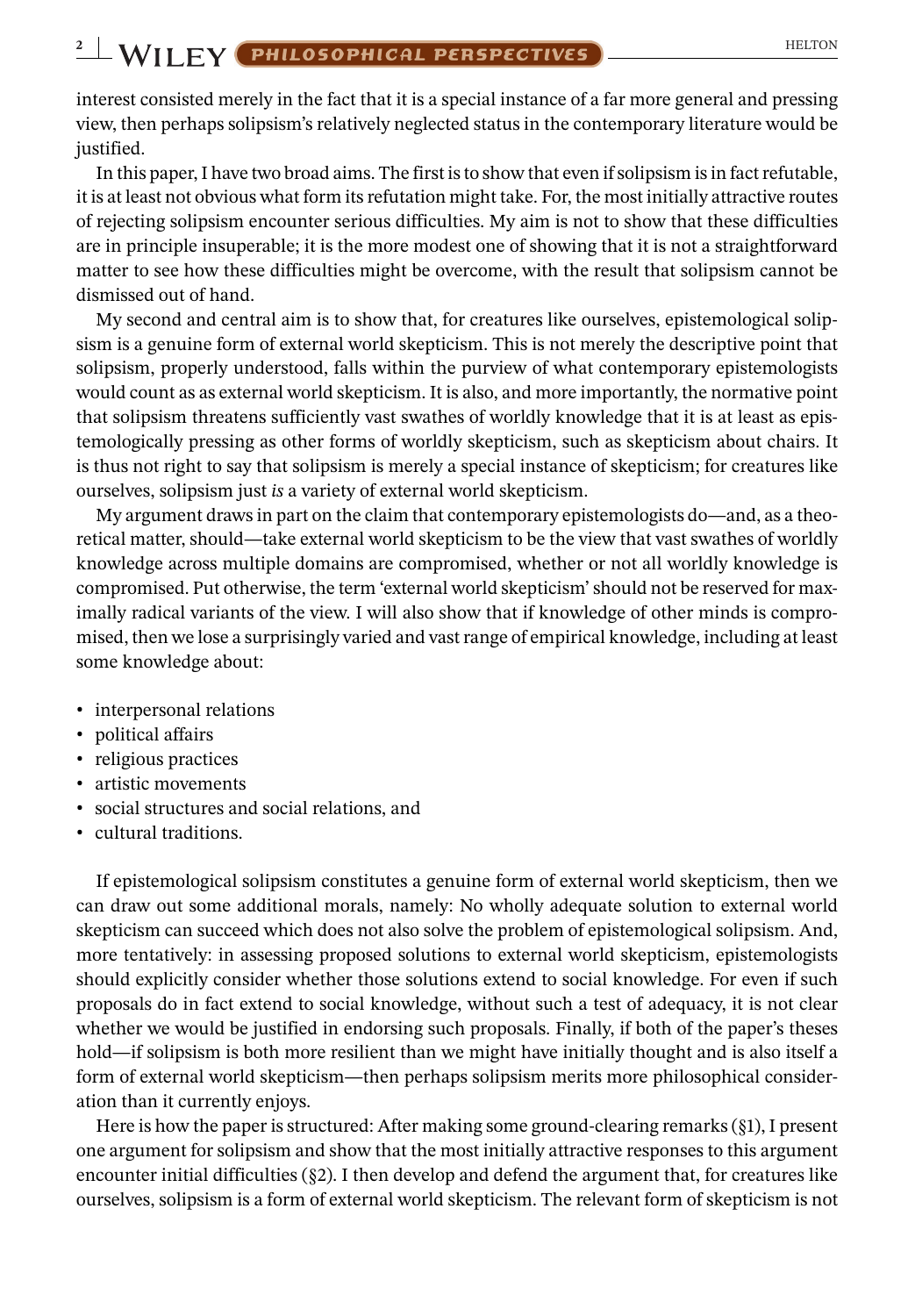a maximally radical variant, but it is, I will argue, nevertheless a view worthy of the name 'external world skepticism' (§3). I conclude by reflecting on what morals we should draw for epistemological theorizing (§4).

#### **1 CLARIFYING THE PAPER'S AIMS**

Before proceeding to the first section, I wish to clarify the paper's aims. The primary claim I will defend is this:

#### SOLIPSISM-TO-SKEPTICISM

If I do not know, for seemingly sentient others, whether they are in fact sentient, then a form of external world skepticism is true of me.

This thesis holds of contingency, not of necessity; the argument I will mount in favor of the thesis rests in part on claims about certain contingent and variable—albeit common—aspects of human psychology. For instance, I rely in part on the claim that vast swathes of a statistically typical adult human's beliefs are about or depend on other minds. Some humans might have very few such beliefs. For such people, the fact that they do not know that other minds exist might not compromise vast swathes of their worldly knowledge, and the thesis will not hold of them. Likewise, the thesis might not hold of non-human knowers, such as artificially intelligent beings or extraterrestrial life, should these knowers turn out to have no or few beliefs which are about or dependent on other minds.

The fact that the paper's thesis holds merely of contingency should not diminish its interest. For, on the presumption that we are all even remotely typical humans, this thesis holds of *us*. That is, the thesis says that if we lack knowledge of other minds, then we will also lose vast swathes of our worldly knowledge, with the result that we fall prey to a kind of external world skepticism.

At this point, one might balk at the suggestion that whether external world skepticism obtains is a function of the contingent traits of some relevant knower. For, it might seem that the term 'external world skepticism' should be reserved for a form of radical skepticism on which none of one's worldly beliefs amount to knowledge, regardless of the content of those beliefs. If this view is right, then whether skepticism holds does not depend on which particular cache of worldly knowledge some subject lays claim to[.](#page-18-0)<sup>6</sup> All such knowledge, whatever its contents might be, will be compromised. In §3.3, I argue on both descriptive and normative grounds against reserving 'skepticism' for radical forms of skepticism.

Before proceeding to the main argument, I wish to say something about *pluralism about skepticism*, the extremely plausible view on which there is not one uniquely valuable way of construing external world skepticism. In arguing that solipsism qualifies as a form of skepticism, I will spend some time considering how skepticism ought be construed, and one might worry that in doing so, I commit myself to the implausible view that there is one uniquely best way to construe external world skepticism.

In fact, I am amenable to pluralism about skepticism and take the contributions of the paper to be consistent with it or at least, to be such that they can easily be made to be consistent with it. Understood in a pluralist light, my thesis is that solipsism entails one (of potentially many) theoretically valuable way of construing external world skepticism. In the paper, I sometimes make claims concerning what is *the* proper construal of external world skepticism, but for those with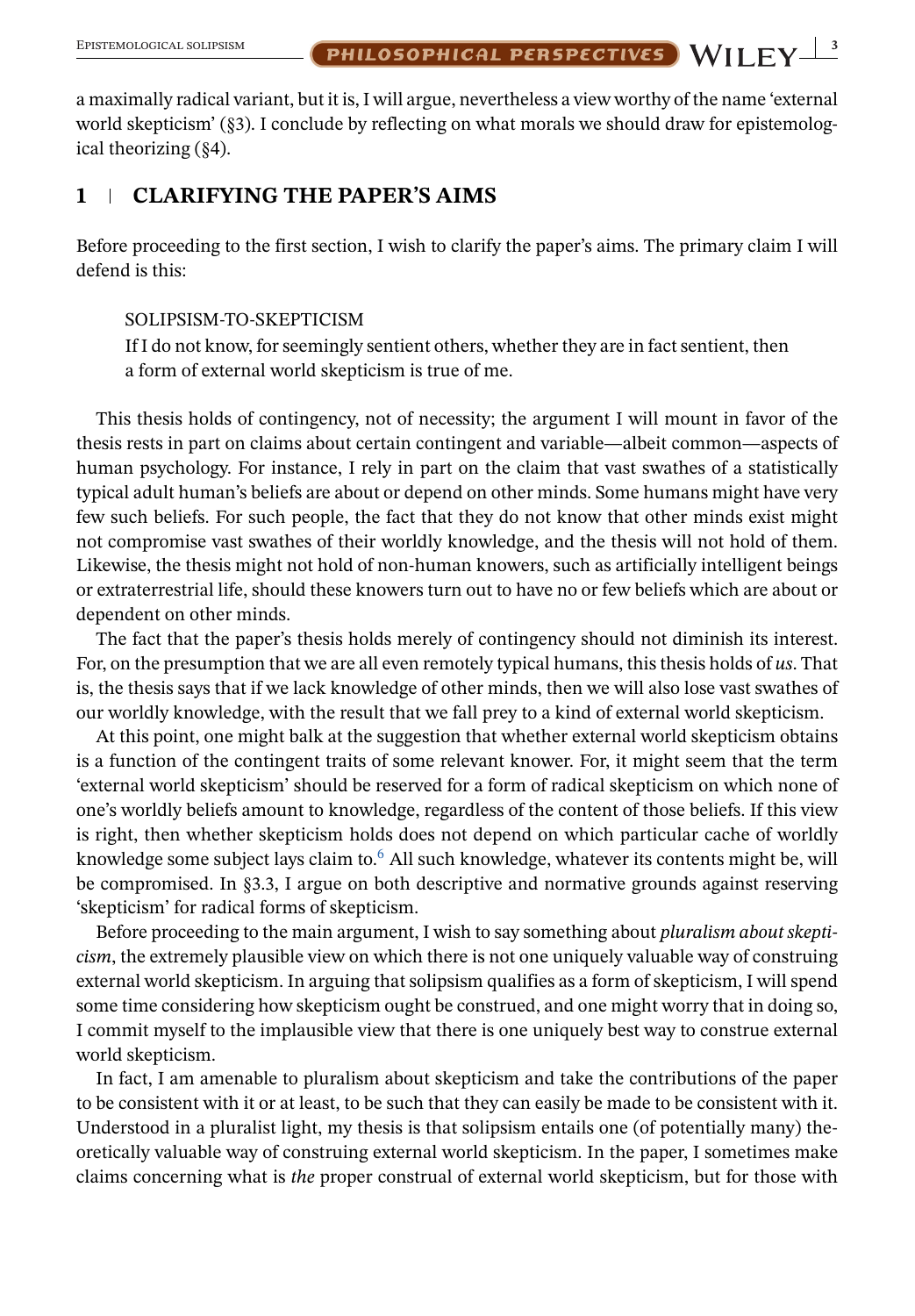pluralist leanings, these claims can be harmlessly re-cast as claims concerning *a* proper construal of skepticism.

I turn next to arguing that solipsism is not easily refuted.

## **2 MOTIVATING SOLIPSISM: THE 'LONELY BEING' SCENARIO**

The primary aim of this paper is to show that epistemological solipsism entails—and indeed, for creatures like ourselves, constitutes—a genuine form of external world skepticism. It is no part of my aim to defend solipsism. Still, if solipsism should turn out to be not just refutable but *very* easily refuted, then this paper's primary claim would likely be of limited interest.

In this section, I argue that solipsism is not easily refuted, whether or not it is refutable. To motivate the thought that solipsism is not easy ruled out, I will develop a particular argument for solipsism and argue that the most initially appealing strategies of rebutting this argument encounter serious difficulties.

There are many ways of arguing for epistemological solipsism[.](#page-18-0)<sup>7</sup> The particular version of the argument for solipsism I will develop draws in part on the following thought experiment:

#### 'LONELY BEING' SCENARIO

You are a normally embodied biological being, with hands, legs, and a mouth, eyes and hair. The environment you inhabit is also 'normal,' in that it is physically, chemically, and biologically realized in roughly the way you think it is.

You seem to have friends, family, colleagues, co-nationals, and neighbors. Maybe you think you have a partner or children. It seems to you that there are innumerable non-human animals populating the planet, many of which you presume to be conscious. It seems to you that, all told, there are about eight billion other humans on the planet, though you will never personally interact with the vast majority of these. And, it seems to you that these others are embodied in the same way you are, that is, biologically. These others seem to you to have thoughts, feelings, perceptual states, opinions, aspirations, pains and pleasures, just as you do. It would be psychologically very difficult for you to take seriously the possibility that they lack these states.

In fact, these others in your environment are not biological beings. They are elaborate "multi-modal holograms" of a sort, designed by super-intelligent post-human AI to create perfectly convincing illusions along all relevant perceptual dimensions: visual, auditory, tactile, and olfactory. The effect of these illusions is to simulate in a perfectly convincing way the presence of sentient others. Perhaps post-human AI implemented these multi-modal holograms in order to understand how you, the last of your species, would interact in a more naturalistic social environment. Perhaps these multi-modal holograms are implemented purely by projective technologies. Perhaps they are implemented partly or wholly via neural re-wirings of your own brain[.](#page-18-0)8 Whatever the mechanics, these multi-modal holograms are implemented in such a way so as to preclude their sentience. That is, whatever is required for sentience—whether apt functional roles, phenomenal qualities, or something else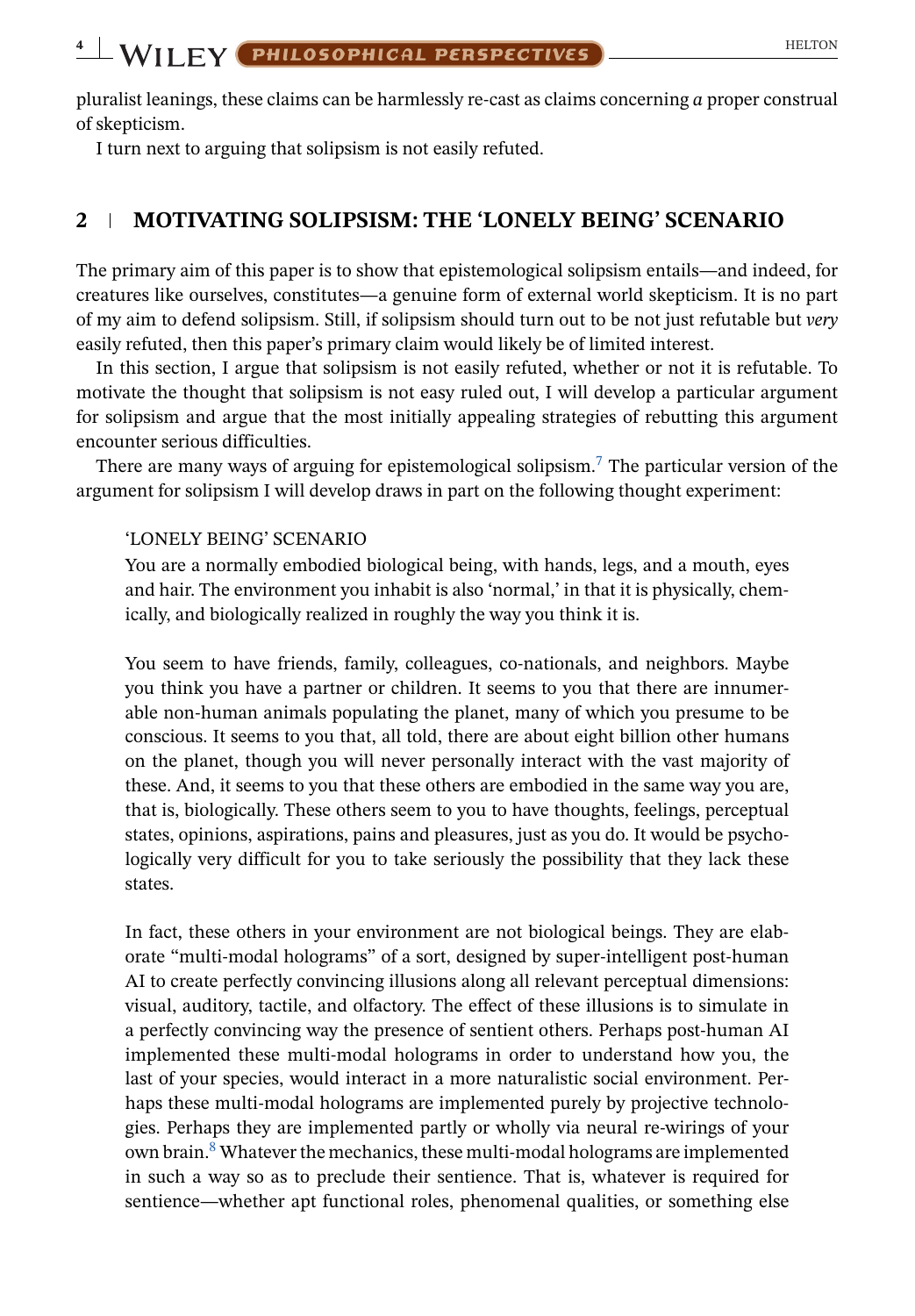altogether—these multi-modal holograms lack it, due to idiosyncracies of their implementation (and *not* due to the fact that they are synthetically realized). To say that these 'others' are not sentient is not merely to say that they lack consciousness. They lack any mentality complex enough to be called a psychology. They no more burn with desire than do toasters; no more have points of view than do books on a shelf; no more control their actions than do pixelated figures on a screen. They are what I will call *faux-folk*.

In one version of the 'lonely being' scenario, the post-human AI who created the projected beings are themselves still around, so you are not alone in the universe. On the assumption that these post-human AI never interact with you, this case is one in which metaphysical *nearsolipsism* obtains. It is a scenario in which the vast majority of seemingly sentient creatures are not in fact sentient.

In another version of the 'lonely being' scenario, the post-human AI who created you have, for whatever reason, gone extinct. This version of the scenario is a metaphysically solipsistic one, for it is one in which you are the only sentient creature in the universe. In what follows, I will sometimes slide between near-solipsistic and solipsistic versions of the scenario. The considerations I will adduce in favor of the claim that solipsism leads to a form of external world skepticism also support the claim that *near*-solipsism leads to a form of external world skepticism, so both views are pertinent to the paper's main thesis.

Note that if the 'lonely being' scenario is a solipsistic one, then the others in the universe do not merely lack consciousness. That is, it is not merely the case that it is 'nothing it is like' to be these beings. Rather, these beings lack *sentience*, where sentience requires, at a minimum, the possession of some suite of suitably integrated and sufficiently diverse mental states and processes. In a word, sentient creatures have inner lives. Because the 'others' in the scenario lack psychologies, they are not *zombies*, where zombies are physical-functional duplicates of conscious beings which themselves lack consciousness. For, zombies are widely thought to have beliefs, desires, and a whole host of other sophisticated mental states, even though they lack consciousness[.](#page-18-0)<sup>9</sup> Rather, the seemingly sentient others in the scenario are what I will call *faux-folk*, where some entity is a member of the faux-folk just in case it lacks sentience. Like toasters, books, and the iPhone's talking assistant, "Siri," faux-folk lack mental lives.

It is worth taking a moment to more fully disentangle the differences between zombies and faux-folk, since this difference will become important later on. I have already mentioned that it is widely presumed that zombies have a suite of sophisticated and diverse mental states and processes; these states and processes are simply never conscious. On this view, zombies are sentient. So, no zombies are faux-folk. Moreover, while zombies are, by definition, physicalfunctional duplicates of sentient beings, faux-folk needn't be physical-functional duplicates of sentient beings. In fact, on most plausible views of the relation between physical-functional traits and sentience, it is necessarily the case that faux-folk are not physical-functional duplicates of sentient beings; for if they were, they would be sentient. If this is right, no faux-folk are zombies. Putting these views together, we have the result that no zombies are faux-folk, and no faux-folk are zombies. The kinds are mutually exclusive.

These clarifications in hand, consider how one might argue for epistemological solipsism by appealing to the 'lonely being' scenario. I will briefly sketch the argument before defending the premises against salient objections.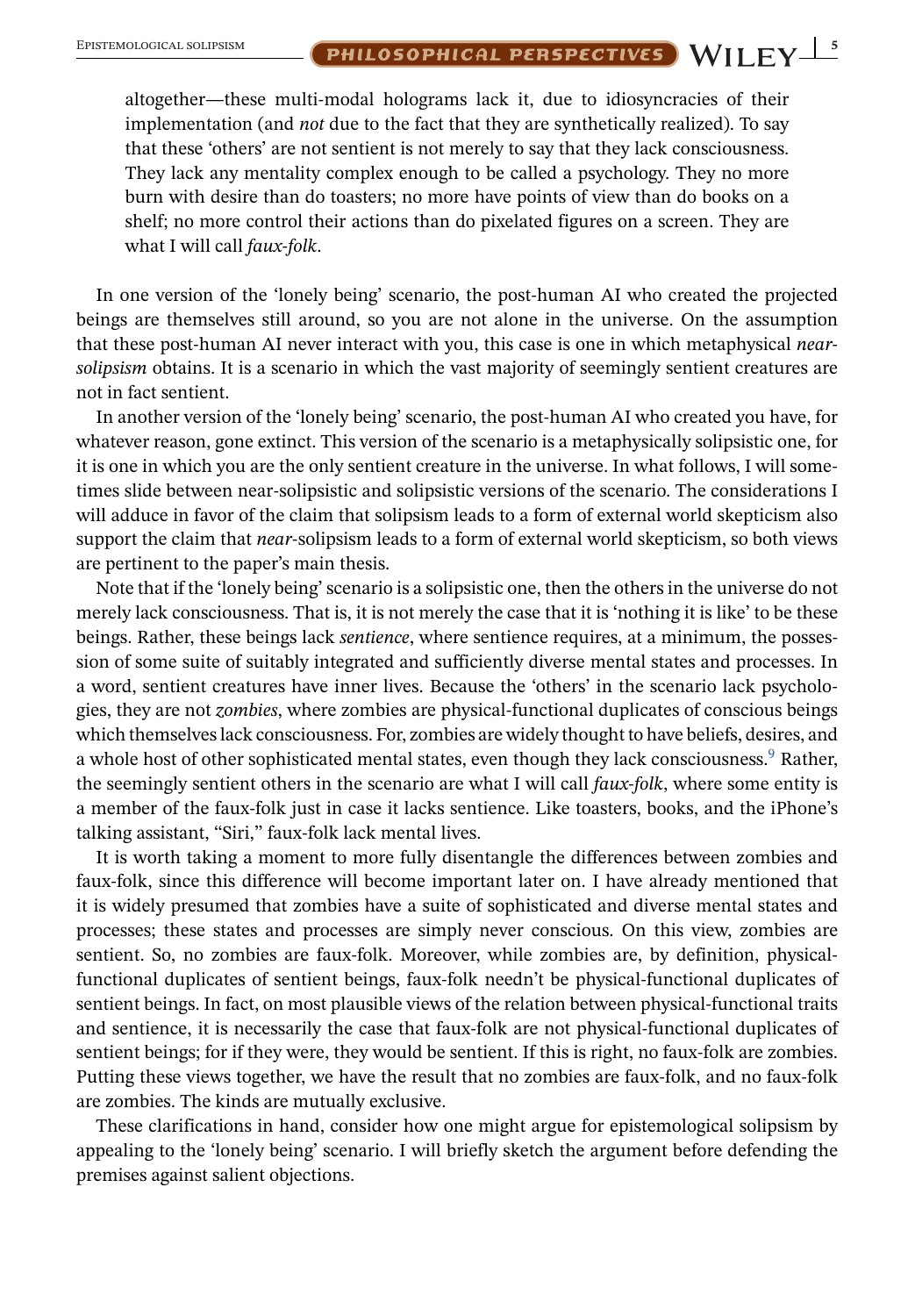## **6** WII FY PHILOSOPHICAL PERSPECTIVES

#### THE 'LONELY BEING' ARGUMENT FOR SOLIPSISM

*Premise 1.* If you don't know that you're not in the 'lonely being' scenario, then you don't know that other minds exist.

*Premise 2.* You don't know that you're not in the 'lonely being' scenario.

*Conclusion.* You don't know that other minds exist.

The first premise can be derived from more general *closure principles*, such as this one:

KNOWLEDGE IS CLOSED UNDER KNOWN ENTAILMENT Suppose *p* and *q* are both empirical claims. If:

- (i) S knows *p*, and
- (ii) *S* knows that *p* entails *q*,

then: S knows *q*.

According to this principle, if you know that other minds exist, then you know that you are not in the 'lonely being' scenario, since it is knowable that the 'lonely being' scenario is inconsistent with your knowing that other minds exist.

To say that closure principles have been much discussed in the literature would amount to the driest of understatement[.](#page-18-0)<sup>10</sup> Instead of weighing in on this long-standing and fraught dispute, I will present some of the points commonly made in favor of closure principles. I will take it as a given that there is much that can and has been said against these considerations.

One putative virtue of the closure principle is that it captures intuitions about ordinary cases of empirical knowledge. For instance, suppose you know you parked on Morris Street and that this fact is inconsistent with your having parked on Witherspoon Street. If someone were to ask you "How do you know you didn't park on Witherspoon Street?" a natural and cogent reply would be "Because I know I parked on Morris Street." It seems that you can know that you didn't park on Witherspoon in virtue of knowing that some other relevant state of affairs obtains which is inconsistent with your parking on Witherspoon. This phenomenon seems to generalize. For instance, it seems that you can know that you didn't order the tofu by knowing that you only ordered the steak; that you can know that a dress isn't green by knowing that it is red all over; and that you can know that the coffee hasn't run out by knowing that there is some coffee left.

Another classical motivation for accepting some form of closure principle is that to reject closure is to endorse some highly counter-intuitive claims, sometimes called "abominable conjunctions." For to reject the closure principle would be to claim that it is possible that you might: know that you only ordered steak and yet fail to know that you didn't order tofu; or that you might know that your dress is red all over without knowing it isn't green; or that you might know the coffee hasn't run out and yet not know that there is coffee left. These possibilities are not incoherent, but they are difficult to accept[.](#page-18-0)<sup>11</sup> Better, some have thought, to embrace closure than to countenance such possibilities.

The second premise says that you don't know that you're not in the 'lonely being' scenario. On the face of it, this premise might seem the argument's obvious weak link, since it might seem that you might easily know this. For one thing, it's not obvious that faux-folk are even *possible*. For, on one metaphysics of sentience, *behaviorism*, any entity which possesses relevant behavioral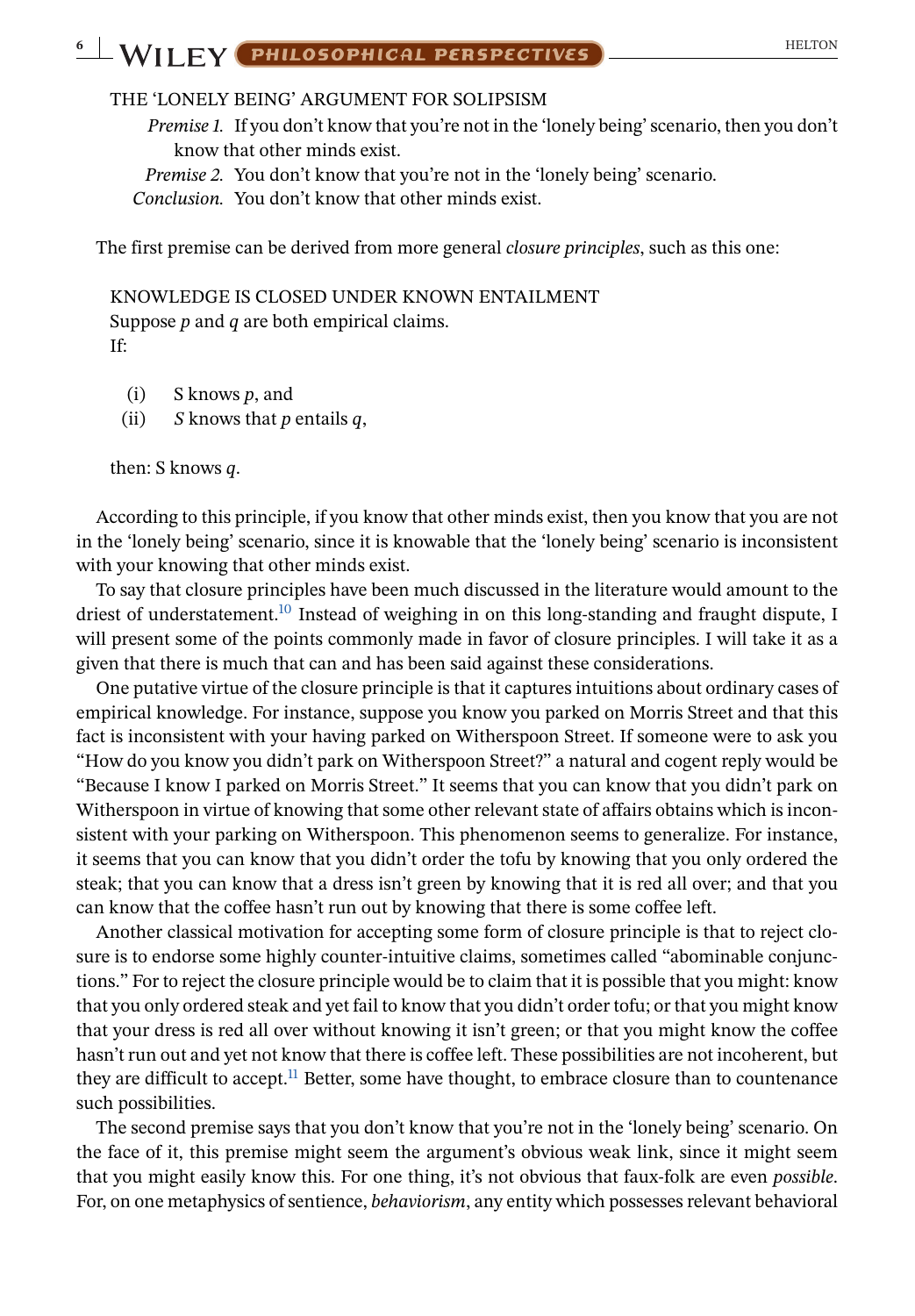dispositions is necessarily sentient. If this view is right, then faux-folk are impossible on conceptual grounds.

For another thing, even if the 'lonely being' scenario is possible, it is wildly implausible, a fanciful story plucked from science fiction, surely not a possibility we need to take seriously. Even if our experiences of others *might* be explained by their being elaborate, multi-modal illusions, hologram-like entities designed to deceive us with respect to our visual, tactile, and olfactory senses, surely it is a far better explanation of our evidence that these others are sentient. If this is right, then the 'lonely being' scenario can be easily ruled out on broadly abductive grounds.

I will suggest that none of these objections against the argument is obviously decisive. Again, my aim is not to claim that these objections could not be made to work, appropriately supplemented; it is rather the more modest one of showing that it is not obvious how these initially attractive replies might ultimately succeed.

## **2.1 The 'Lonely Being' Scenario and the Metaphysics of Sentience**

First, consider the objection that the 'lonely being' scenario is impossible, for the reason that behaviorism holds; any entity which has the behavioral dispositions of a sentient being is in fact sentient. If behaviorism is true, the 'lonely being' scenario is impossible; the hologram-beings would have to be themselves sentient. But, there are much-discussed reasons for thinking that behaviorism is an implausible view. A classical objection stems precisely from the claim that a being who fully simulates sentience—or some aspect of it—isn't necessarily sentient, such as Turing's famous machine who can engage in open-ended conversation just as a human can but who is intuitively not a thinking being[.](#page-18-0)<sup>12</sup>

A more plausible version of this objection would appeal to a special form of *functionalism*. In general, functionalism is the view that some entity is sentient if its mental states or processes satisfy certain *functional roles*, where a functional role is exhausted by the following three types of dispositions: world-to-mind dispositions, mind-to-mind dispositions, and mind-to-world dispositions. On the face of it, this form of functionalism does not provide a way to argue that the putative faux-folk of the 'lonely being' scenario are in fact sentient; for these faux-folk have the same third-personally observable profiles of other sentient beings, but they might lack the same functional roles; in particular, they might lack the 'internal' or mentality-involving aspects of the functional roles.

However, there is one special variant of functionalism that might exclude the 'lonely being' scenario. This is one on which sentience is equivalent to some functional role but on which the third-personally observable, wholly 'behavioral' aspects of those functional roles wholly determine the mental ones, such that necessarily, any being with certain world-involving functional roles necessarily also has the mental-involving aspects of the functional roles[.](#page-18-0)<sup>13</sup>

As it turns out, the form of functionalism on which world-involving or 'external' aspects of the roles wholly determine 'internal' or mental-involving aspects of functional roles falls for the very same reason as does behaviorism. Consider, for instance, one particular kind of Turing machine, Ned Block's 'blockhead' program, which is a hypothetical, brute force computer program which manages to provide a cogent answer to every possible question in the human language via answers pre-determined both by that question and by all previous questions in some conversational node. This program is a 'brute force' program in the sense that it is nothing more than an extremely large look-up table. Would such a program necessarily instantiate 'internal' or mental representations, just in virtue of its ability to converse in a seemingly intelligent way? Given this program's internal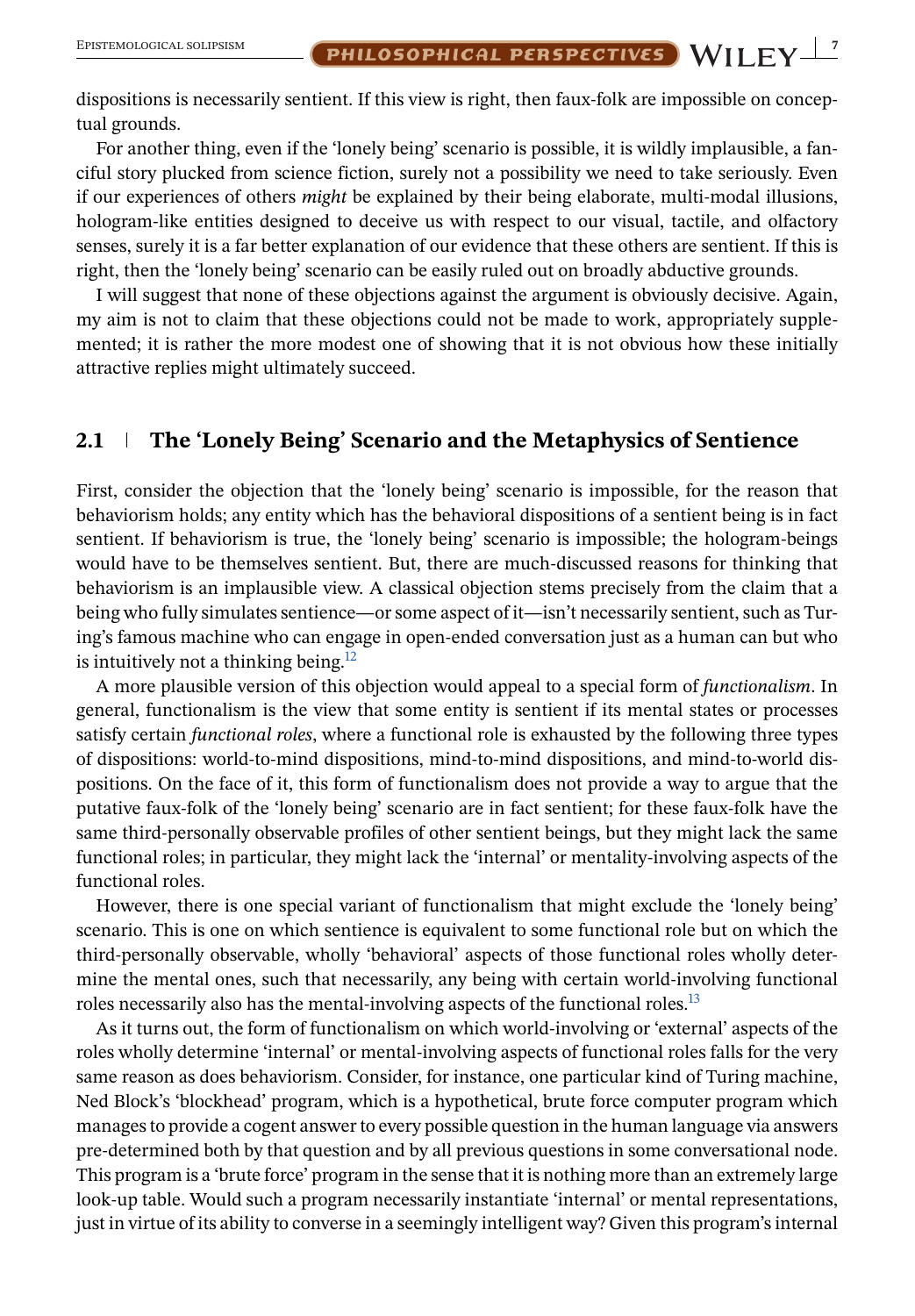**8** WILEY **PHILOSOPHICAL PERSPECTIVES** 

structure, which amounts to little more than a list of possible answers to all possible (finite) questions, it would seem odd to posit that the program enjoyed mental representations. It would be very odd to claim, for instance, that this particular program involves any sensitivity to semantic or even syntactic features of language, its behavioral competence notwithstanding (this isn't of course to suggest that no computer program could evince this sort of sensitivity. It is just to point out that a program with the relevant behavioral competencies *needn't* have any correlative seman-tic or syntactic sophistication)[.](#page-18-0)<sup>14</sup> I conclude, then, that we lack a reason to think that behavioral dispositions guarantee correlative mental representations. This is because, for reasons familiar from 20<sup>th</sup> century philosophy of mind, we should resist the view that behavioral dispositions, no matter how sophisticated, guarantee the presence of mental representations[.](#page-18-0)<sup>15</sup>

#### **2.2 The 'Lonely Being' Scenario and the Grounding of the Mental in the Physical**

So far, I've argued that we can't obviously rule out the 'lonely being' scenario by appealing to the metaphysics of sentience. A different view, one which is orthogonal to the question of whether behaviorism, functionalism, or some other view is true, concerns the grounding of the mental in the physical. Many theorists accept that physical duplicates of sentient entities are necessarily themselves sentient. They merely disagree about *why* brain-duplicates of sentient beings are themselves sentient. Behaviorists will say it's because behavioral dispositions are preserved, functionalists will say it's because the functional role is preserved, phenomenalists will say it's because phenomenal aspects are preserved. I will focus on *brain* duplicates, but we might also extend the question to embodied duplicates.

If we accept that brain duplicates of sentient creatures must themselves be sentient, then the following dilemma arises: If, on the one hand, the putative faux-folk in the scenario *are* brainduplicates of sentient creatures (such as yourself), then these putative faux-folk aren't faux-folk at all. They are sentient creatures. They have all the thoughts, feelings, desires, emotions, and feelings of their duplicates. If, on the other hand, the faux-folk are *not* brain-duplicates of sentient creatures, then there is evidence that you might acquire—at least in principle—that would help you determine that these creatures aren't sentient. For instance, you might throw yourself into the study of neuroscience and conduct a comparative study of your brain and the brains of your peers and in this way acquire empirical evidence of dissimilarities between your brain and theirs. Should you discover no systematic, relevant different between your own brain and theirs, then you have at least some (defeasible) inductive evidence that the scenario does not obtain. If this is right, then even if you don't presently know that you are alone in the universe, you might come to know that you are the only sentient creature.

The way to respond to this dilemma is to embrace its second horn: even if the personsimulations have brains (or, 'brains') that are indistinguishable from yours and even if brainduplicates of sentient beings are necessarily sentient, this would not give you evidence that they have brains that are *in fact* duplicates of yours. For recall that the faux-folk are multi-modal holograms of a sort, somehow created by projective technologies, neural rewirings of your own brain, or some combination of the two. There is no reason to think that the brains—or rather, 'brains' of faux-folk would reveal anything substantive about the functional roles or mechanisms which explain faux-folk behavior.

I conclude that the widely held view that the mental is somehow grounded in the physical does not give us a way to exclude that the 'lonely being' scenario might be our own.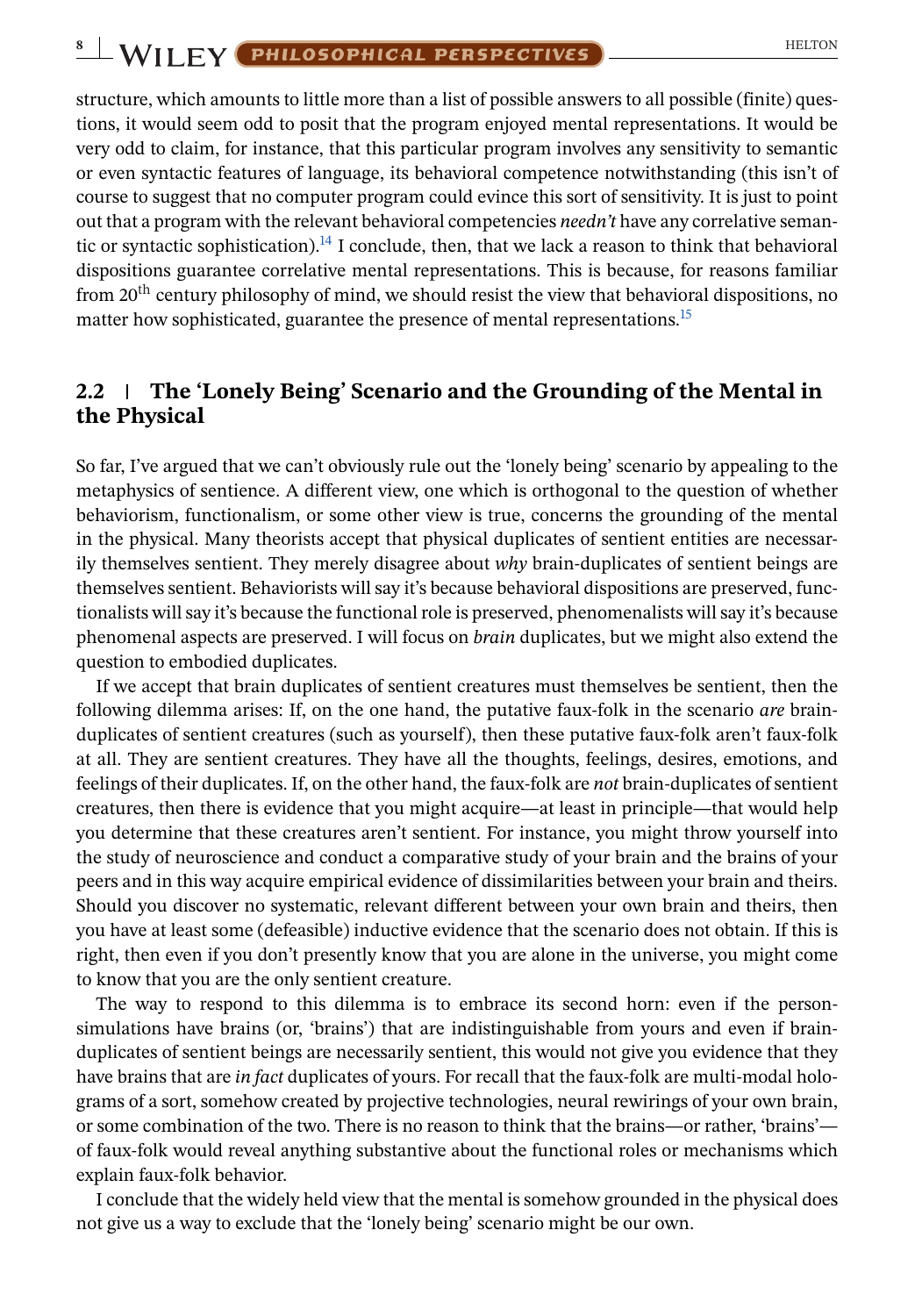## **2.3 Can We Rule Out the 'Lonely Being' Scenario on Abductive Grounds?**

Even if the 'lonely being' scenario is metaphysically possible, we might think that it is extremely improbable, such that we can be said to know, on abductive grounds, that it does not obtain. For surely, the best explanation of why others appear to be sentient is that they are sentient, with the result that the second premise is false; we know we are not in the 'lonely being' scenario.

Perhaps an abductive solution to solipsism might ultimately succeed, but it is far from obvious how it might. To see this, consider that the 'lonely being' scenario is roughly as probable—and perhaps more so—than another scenario which some have taken to be sufficiently probable so as to take seriously as a description of the actual world. I have in mind *the simulation hypothesis*, according to which we, the world, and everything in it is the simulation of highly powerful post-human AI[.](#page-18-0)16 Contemporary interest in the simulation hypothesis is largely due to Bostrom's [\(2003\)](#page-20-0) influential argument that there are reasons to take the hypothesis seriously. The argument Bostrom develops depends in part on the claim that computers will ultimately approach incredibly fast processing speeds of the kind that would easily permit them to simulate full-scale human civilizations. It also draws on the claim that post-human AI would be interested in simulating these worlds, for instance, for entertainment or research purposes. Bostrom concludes that if we put these claims together, we have some reason to think that a huge number of full-scale simulations of human civilizations will ultimately be created, with the result that it is extremely likely that our own world is one such simulation.

Bostrom's argument has been undeniably influential, gaining a hold not only on other philosophers but also on some physicists, some of whom have developed strategies for testing it. My aim here is not to assess the complex issues raised by the simulation argument. Just a couple of the issues that would have to be addressed include: The likelihood of super-intelligent computers and the likelihood of certain practical and ethical constraints on such super-intelligent computers. Rather, my aim is merely to point out that some of the same considerations which Bostrom adduces in favor of the simulation hypothesis also support something like the 'lonely being' scenario. While Bostrom supposes that the simulation hypothesis is one in which both you and others are sentient, albeit simulated, it's not obvious why this should be the case. Suppose that pre-AI humans solve 'the control problem,' which is the problem of how to ensure that any superintelligent AI would respect the rights of humans. If post-human AI are engineered to respect the rights of humans, it's unclear why they would be willing to simulate billions of sentient creatures, many of whom will foreseeably suffer in extreme and needless ways, at the hands of disease, natural disaster, and other woes not caused by humans. This consideration might suggest that the most probable version of the simulation hypothesis is one in which you are the only sentient creature in the simulation or perhaps one of a few sentient creatures. But, why, if bound by ethical constraints would post-human AI simulate any sentient beings at all, given that those beings might suffer in extreme and needless ways? Perhaps, much like many actual human animal researchers, they would take the aims of their research to justify this creation project for a *few* humans but not for seven billion. Whether these considerations are ethically correct is entirely beside the point; the question is only whether they are the kinds of considerations post-human AI engineered by humans might take into account.

Thus, there are some reasons to think that the most plausible version of the simulation hypothesis is a solipsistic or near-solipsistic one. What, though, of the 'lonely being' scenario in particular, wherein the world is not simulated, save for the multi-modal holograms which convincingly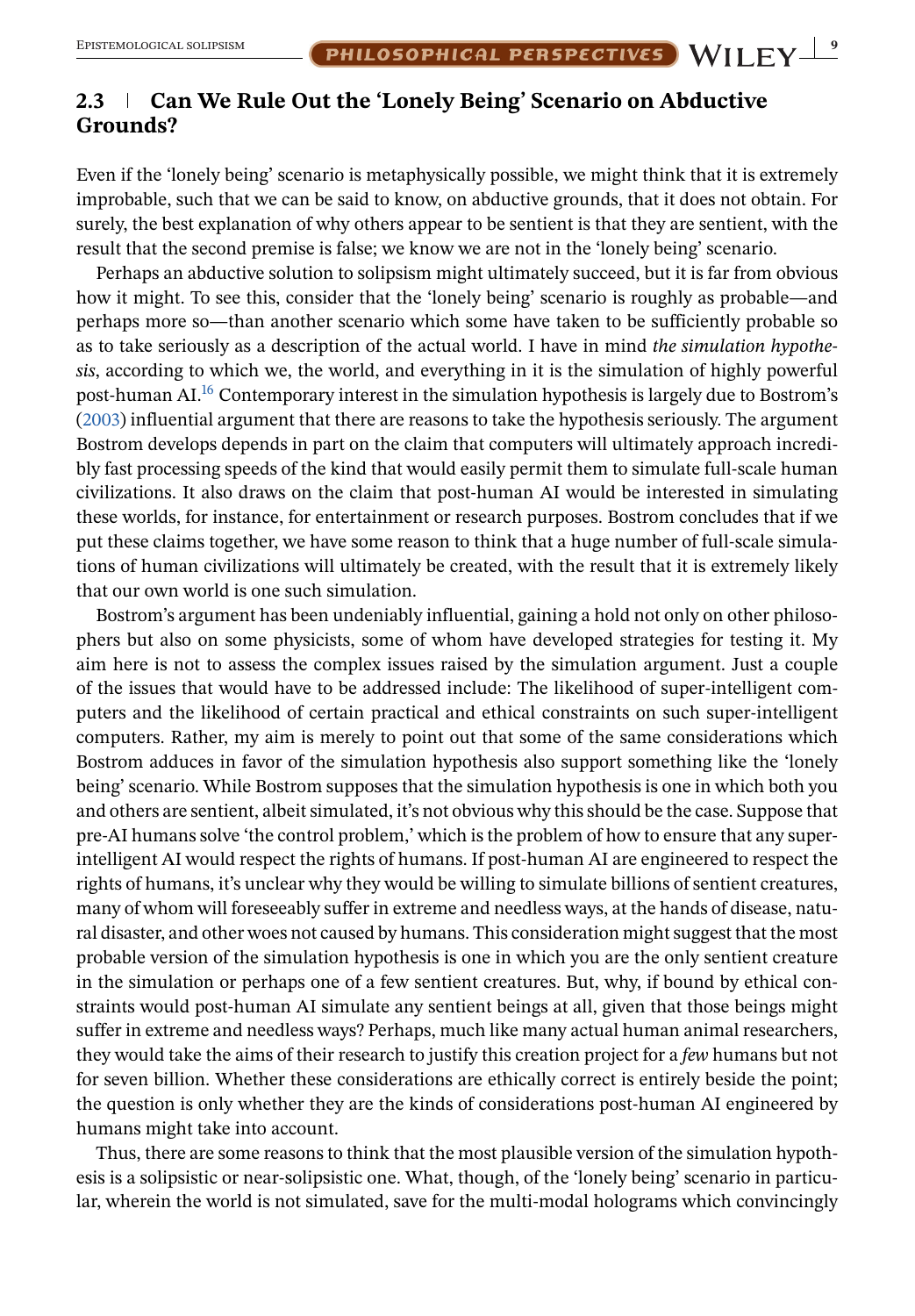**10** WII FY **PHILOSOPHICAL PERSPECTIVES** 

simulate sentient others? The considerations in favor of the claim that ours is this scenario are somewhat different than those in favor of a solipsistic version of the simulation hypothesis, but there is some overlap. Supposing the rise of super-intelligent AI is extremely likely, we might take seriously the suggestion that these AI might have reason to implement multi-modal holograms of the kind present in the scenario, for the reason of studying the last human(s) in her natural social environment[.](#page-18-0)<sup>17</sup>

In light of the preceding considerations, I think we should at least feel uneasy about the prospects of a straightforward abductive argument against solipsism. Perhaps such an argument can ultimately succeed, but a development of this argument would require a substantive engagement with the kinds of scenarios which are rendered far more plausible in light of the view that super-intelligent AI will inevitably emerge, given certain foreseeable expansions of current computer power. I conclude that solipsism cannot be easily dismissed by appealing to abductive considerations, even if these considerations might ultimately succeed.

So far, I've argued that some of the most initially appealing strategies of rejecting the 'lonely being' argument for solipsism encounter difficulties[.](#page-18-0)<sup>18</sup> Perhaps these difficulties can be overcome, but the path is an encumbered one. Though modest, this conclusion serves my present purpose of defusing a certain anticipated objection to my main thesis, namely that solipsism is so easily excluded so as to render the question of its connection to external world skepticism a wholly uninteresting one.

## **3 EPISTEMOLOGICAL SOLIPSISM AS A ROUTE TO EXTERNAL WORLD SKEPTICISM**

Having said something about the resiliency of solipsism, I turn to the argument for my primary claim, which is that, for creatures like ourselves, epistemological solipsism entails external world skepticism. I will defend each premise shortly:

#### THE SOLIPSISM-TO-SKEPTICISM ARGUMENT

- *Premise 1.* By stipulation, some belief is a *social belief* only if: that belief depends for its truth on other minds, and the fact that that belief depends for its truth on other minds is conceptually accessible.
- *Premise 2.* If I do not know that other minds exist, then none of my social beliefs amount to knowledge.
- *Premise 3.* External world skepticism is true of me if vast swathes of my (valuable) worldly beliefs across multiple domains do not amount to knowledge.
- *Premise 4.* My social beliefs comprise vast swathes of my (valuable) worldly beliefs across multiple domains.
- *Conclusion.* If I do not know that other minds exist, then external world skepticism is true of me.

### **3.1 Social Beliefs**

The first premise is a stipulative, partial characterization of what I am calling *social belief*. On this characterization, if some belief is a social belief, then: (i) that belief depends for its truth on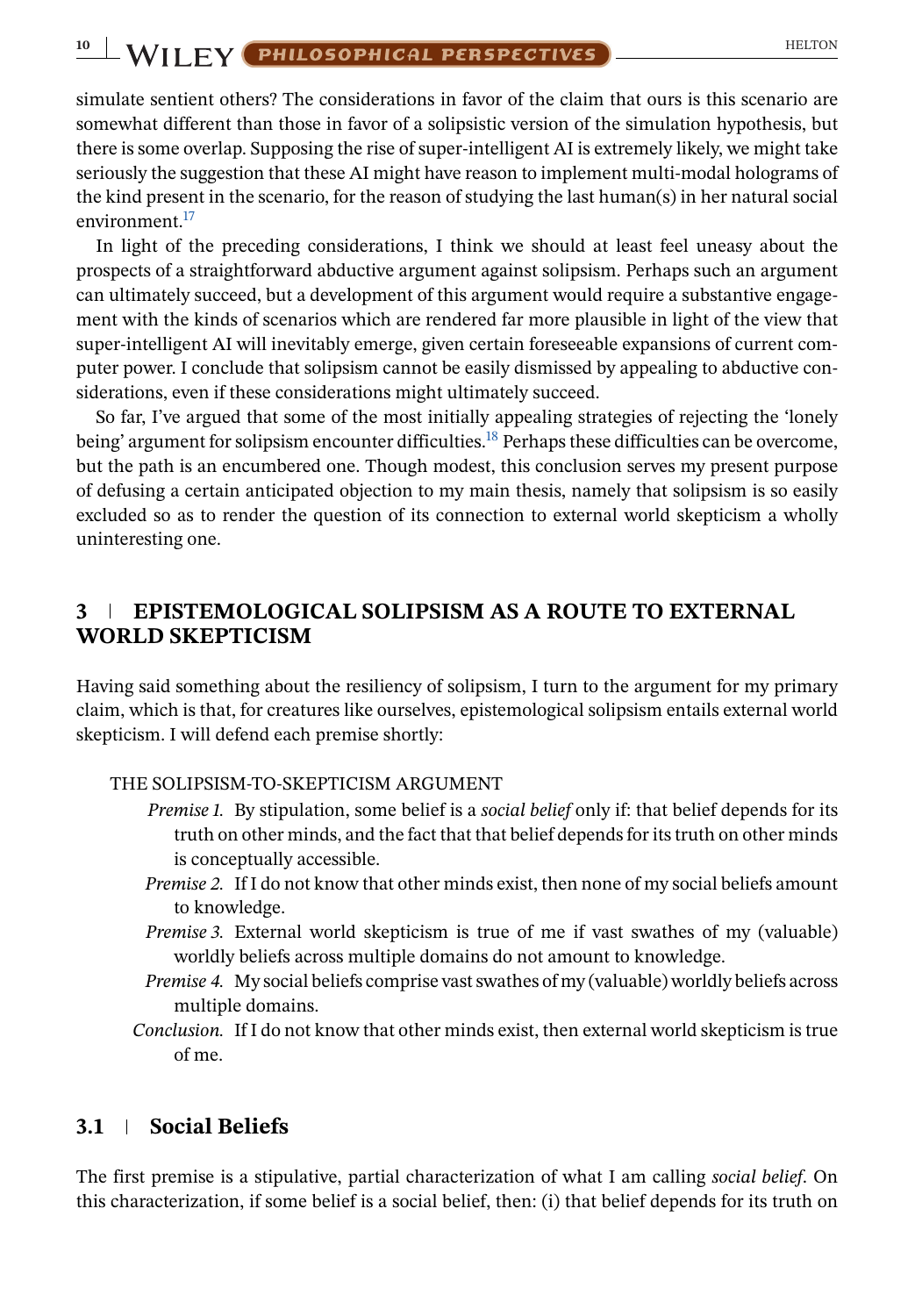other minds and (ii) the fact of that belief's dependence on other minds is conceptually accessible. We might construe the claim that for a belief to 'depend for its truth on other minds' is, roughly, for that claim to be false in any world in which other minds don't exist. This characterization is deliberately neutral on the question of whether the fact of the belief's dependence on other minds must be conceptually accessible for the actual subjects who token such beliefs or merely for their suitably idealized counterparts.

Some might worry that in employing the term 'social beliefs' to describe mind-dependent beliefs, I am making a question-begging presumption about the relation between the social and the mental. While I will ultimately suggest that at least some social facts depend on certain mental facts, this point comes later in the argument, not at this first, terminological step. Those who have this concern about the terminology are free to substitute any other term, such as 'beliefs dependent on other minds' or 'anti-solipsistic beliefs.' Nothing should turn on the term employed.

### **3.2 Closure Again**

Like the argument for solipsism, the argument that solipsism entails a form of skepticism draws on a closure principle, such as the following:

KNOWLEDGE IS CLOSED UNDER KNOWN ENTAILMENT Suppose *p* and *q* are both empirical claims. If:

- (i) S knows *p*, and
- (ii) *S* knows that *p* entails *q*,

then: S knows *q*.

If this principle is true, then it follows that if one doesn't know that other minds exist, then none of one's social beliefs count as knowledge. I refer the interested reader to the brief discussion of this principle in §2.

### **3.3 The 'Vast Swathes' Construal of External World Skepticism**

The third premise is a claim about what external world skepticism amounts to. It is the claim that if vast swathes of our beliefs about the contingent, a posteriori aspects of the world outside our mind do not amount to knowledge, then external world skepticism obtains. (I have already been referring to these beliefs as *empirical beliefs* or *worldly beliefs*). Notice that this characterization is silent about what portion of knowledge must be compromised in order for skepticism to obtain, if indeed, speaking of one's portion of knowledge is even coherent[.](#page-18-0)<sup>19</sup> Call this partial characterization of skepticism *the 'vast swathes' construal of skepticism*.

the 'vast swathes' construal of skepticism External world skepticism is true of some individual *S* if vast swathes of *S*'s beliefs across multiple domains fail to amount to knowledge.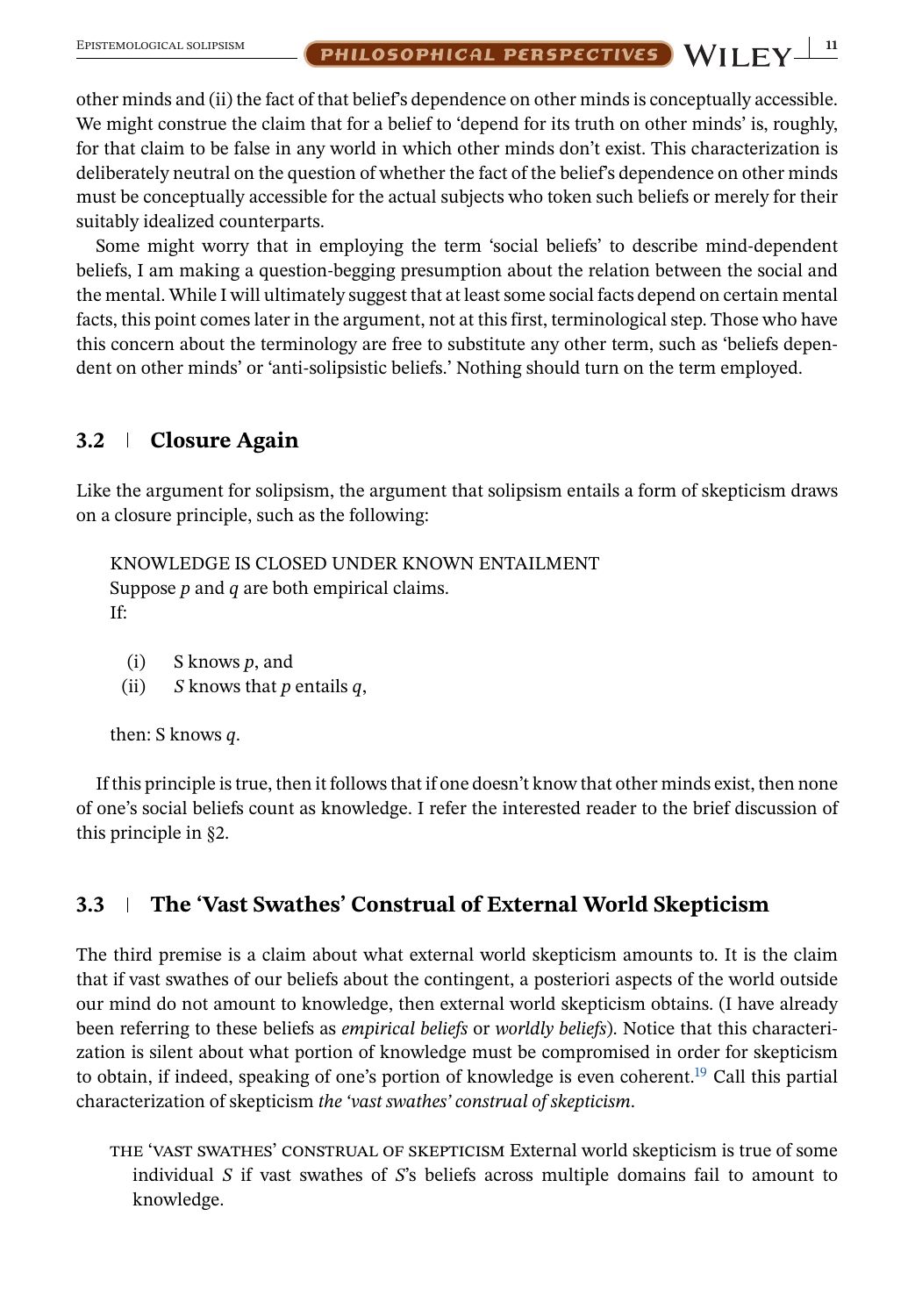This view has two salient competitors, namely:

the radical construal of skepticism External world skepticism is true of some individual *S* only if none of *S*'s worldly beliefs amount to knowledge.

the near-radical construal of skepticism External world skepticism is true of some individual *S* only if virtually none of *S*'s beliefs amount to knowledge.

There are both descriptive and normative reasons for thinking that the 'vast swathes' construal of external world skepticism is to be preferred to both the radical and near-radical variants.

First, to make the descriptive point: Contemporary epistemologists commonly take 'external world skepticism' to mean something like 'vast swathes' skepticism. While 'vast swathes' skepticism is consistent with radical and near-radical variants, 'external world skepticism' is not reserved for either of these forms. To establish this, I focus on the role *recent envatment scenarios* have played in certain recent debates and in particular, on the nearly universal presumption that were we in such a scenario, external world skepticism would obtain.

Recent envatment scenarios are scenarios in which, despite appearances, we are brains-in-vats and in which our envatment came about very recently, say, five seconds ago. In such worlds, we have spent most of our lives embodied in the usual way, interacting with mind-independent objects, but we have, without our knowledge, recently been forced into an envatted existence.

Epistemologists tend to treat recent envatment scenarios as ones in which our beliefs about the past, including the very recent past, amount to knowledge. At the same time, epistemologists presume that were we recently envatted, our beliefs about events in the present and at least near future would not amount to knowledge. So, beliefs such as *I had red hair last year*, *there were four chairs in here yesterday*, or *The Normans invaded England in 1066* will count as knowledge in this scenario, but beliefs such as *there are three chairs in this room*, *I have dark hair* or *Jess is about to make an omelette* will fail to amount to knowledge.

The aim here is not to evaluate whether it is correct to classify recent envatment scenarios as skeptical scenarios. Rather, the aim is to use the fact that contemporary epistemologists largely accept this claim as evidence about how epistemologists construe external world skepticism. Clearly, the recent envatment scenario is not one in which *all* of your worldly knowledge is lost. Much of your knowledge of the past is preserved. It also seems unlikely that the recent envatment scenario is one in which virtually all of your worldly knowledge is lost. For this to be the case, you would have to be an unusually present- and/or forward-looking person, with very few beliefs about the past, even about the quite recent past. Notably, theorists take it to be obvious, to the point of needing no defense whatsoever, that the recent envatment scenario is a skeptical sce-nario[.](#page-18-0)<sup>20</sup> This suggests that these theorists take it to be sufficient for some scenario to be a skeptical scenario that it compromises vast swathes of your worldly knowledge across multiple domains[.](#page-18-0)<sup>21</sup>

Suppose, as I have just suggested, that contemporary epistemologists employ 'external world skepticism,' in a way that is consistent with the 'vast swathes' rendering of external world skepticism. It remains a possibility that this practice is a mistaken one. Perhaps in permitting 'skepticism' to pick out non-radical scenarios, epistemologists have misjudged the aims of their own discipline. On this proposal, epistemologists *should* use 'external world skepticism' to pick out only scenarios in which all or virtually all of a knower's worldly knowledge is compromised.

I think we should reject the suggestion that 'external world skepticism' ought to be reserved for radical and near-radical skepticism, which isn't to say that there are no contexts in which we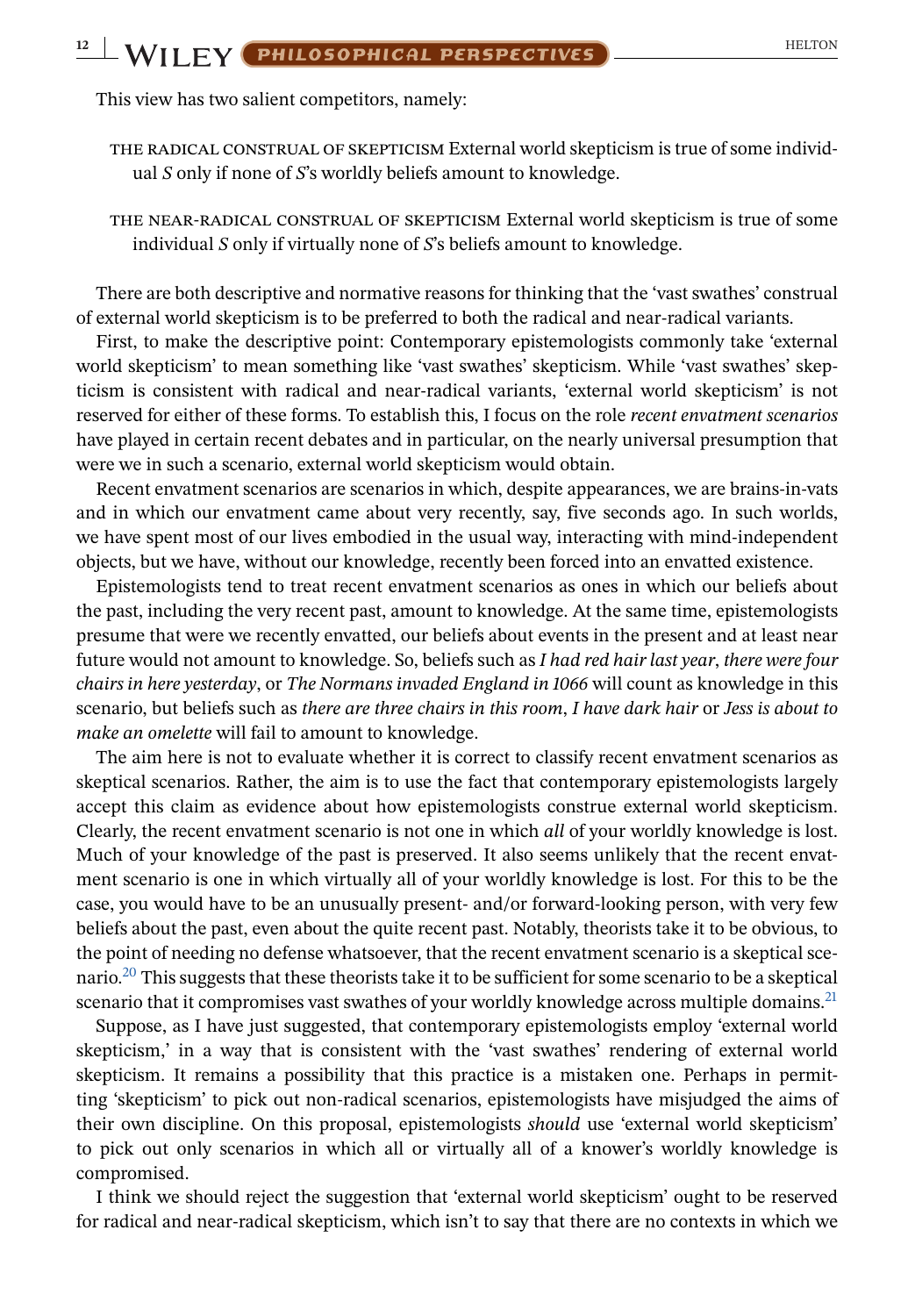might wish to focus our attention on radical skepticisms. Very roughly, here is why: The reason skepticism is epistemologically interesting is that it is a situation which threatens our selfconception as creatures whose views about important aspects of the world largely amount to knowledge. If this is right, then it makes sense to treat any situation in which many of our worldly beliefs fail to amount to knowledge as a skeptical scenario, even if those beliefs do not comprise all or virtually all of our worldly knowledge. For all of these are scenarios which threaten our status as creatures whose views of the world are mostly accurate and mostly amount to knowledge.

The previous consideration tells against reserving 'external world skepticism' for radical variants, but, insofar as it invokes valuable knowledge, it also speaks in favor of a slight variant of the 'vast swathes' construal of skepticism, as follows:

the 'vast swathes of valuable beliefs' construal of skepticism External world skepticism is true of some individual *S* only if vast swathes of *S*'s valuable worldly beliefs, across multiple domains, fail to amount to knowledge.

I take it that the literature on envatment is consistent with the 'vast swathes of valuable beliefs' construal but doesn't uniquely support it. This literature is consistent with this reading because the kinds of knowledge compromised by recent envatment scenarios include much valuable knowledge, such as knowledge of political history and knowledge of one's own past. Here, I briefly defend this construal by reflecting on a view we might call '*junk' skepticism*. According to 'junk' skepticism, none of my *junk beliefs*, where these are beliefs of little or no value, amount to knowl-edge[.](#page-18-0)<sup>22</sup> For instance, my belief that there are two commas in the sentence I read a few moments ago is not knowledge. Likewise, my belief that the stop sign by my house is a bit bent at the top or my beliefs about the lyrics to a bad song I don't care about—for whatever reason, none of these amount to knowledge. (We might get to this view by considering the possibility that some bored evil demon has deceived me on exclusively trivial matters).

Many of our beliefs are junk beliefs, in that they have little or no value. So, it is plausible that for most of us, junk skepticism would compromise vast swathes of our knowledge across multiple domains. So, if 'external world skepticism' ought to be construed in the strictly non-normative 'vast swathes' way, then junk belief skepticism is a variant of external world skepticism. To my mind, 'junk' skepticism doesn't warrant the honorific 'external world skepticism.' It is not worthy of the name precisely because 'external world skepticism' is determined by relevant philosophical aims, and it is unclear what the value is in defusing a view such as 'junk' skepticism. If this is right, then it is false that if vast swathes of our beliefs across multiple domains amount to knowledge, then skepticism obtains. These beliefs must additionally be of *value*.

Going forward, I will presume that we ought to construe skepticism in the 'vast swathes of valuable beliefs' way. But note that the present point I make about solipsism constituting a form of skepticism would follow whether or not we accept this construal of skepticism or its nonnormative, 'vast swathes of beliefs' counterpart. Moreover, even if we reject a normative construal of skepticism, it seems significant that solipsism threatens our most valuable beliefs. Indeed, the points of the next section should make vivid that solipsism is at least potentially a more significant form of skepticism than other variants of worldly skepticism, insofar as solipsism threatens what are, at least potentially, our most important varieties of knowledge. To put the point otherwise, even some of those who cannot be bothered to fret too much about skepticism about (say) whether trains exist will be–and should be–deeply disturbed by the prospect that we don't know whether those around us have inner lives[.](#page-18-0) $23$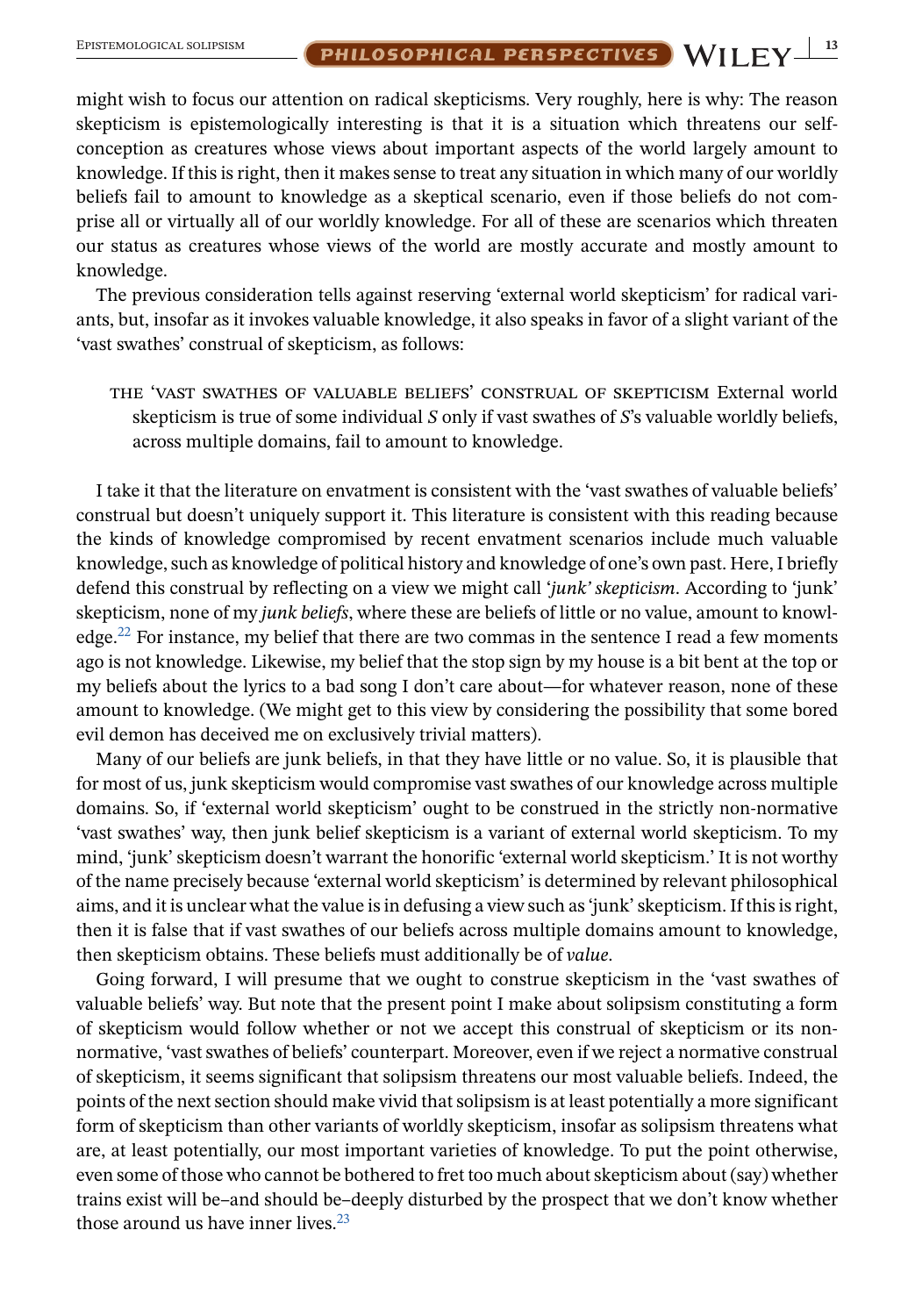## **3.4 Social Beliefs Comprise Vast Swathes of External World Knowledge**

The argument's fourth premise is the claim that social beliefs—i.e., beliefs whose truth depends on the existence of other minds—comprise vast swathes of what we think we know about the world. Moreover, social beliefs cross multiple intuitively distinct domains of knowledge, including politics, history, culture, and religion.

Let's suppose that metaphysical solipsism holds; you are, contrary to appearance, the only sentient creature in the universe. The seemingly sentient creatures around you are mere automata, *faux-folk*. In this situation, which of your beliefs would turn out to be false? I will argue that all or many of the beliefs in each of the following categories will turn out to be false in this world:

- ∙ Beliefs which attribute mentality or specific mental states to others
- ∙ Beliefs which attribute actions to others
- ∙ Beliefs which posit or presuppose social entities.

In suggesting that solipsism would render all or many of your beliefs in each of these categories false, I do not mean to suggest that these are the only kinds of beliefs which solipsism would render false. My aim is not to provide an exhaustive list of such beliefs but rather to provide reason to think that sufficiently many of your beliefs would be false so as to trigger external world skepticism.

First, and most straightforwardly, consider those of your beliefs which attribute mental states to others. In the 'lonely being' scenario, your beliefs attributing desires, perceptual states, twinges, tickles, views, ideas, intentions, wishes, feelings, or other mental states to others will be false because all of these 'others' are faux-folk; they seem sentient, but aren't. For instance, consider a prosaic encounter with your friend ('friend'?) Marie at the local grocery store. In greeting you, Marie smiles warmly and gives your arm a friendly touch. You ask her how she has been. She mentions that the day before, she went to the park with some friends, and they really enjoyed playing Frisbee. She also mentions that she's worried about some problems her niece has been having with the other kids at school. This encounter will likely result in your having beliefs such as the following (among many others):

- (1) Marie *is happy* to see me.
- (2) Marie and her friends *enjoyed* playing Frisbee.
- (3) Marie *is worried* about some problems her niece has been having with other kids at school.

Since Marie is a member of the faux-folk, none of these beliefs are true. Your belief that Marie is happy to see you is false because Marie has no feelings whatsoever, so she certainly doesn't have any to spare on you. Likewise, your belief that Marie and her friends had a great time playing Frisbee is false because having fun involves pleasure which neither Marie nor her friends will have had, lacking the very capacity for it. (It also seems rather doubtful that Marie might count as having friends, given her—and their—non-sentience, but I'll leave that question to one side). Of course, the points about (1)-(3) extend to any of your beliefs which attribute particular mental states—desires, thoughts, wishes, urges, perceptual states, moods—to members of the faux-folk. Presumably, such beliefs will occupy a large piece of real estate in your mental life. As extremely social creatures, we think about others very often—in passing, as when we glimpse a stranger's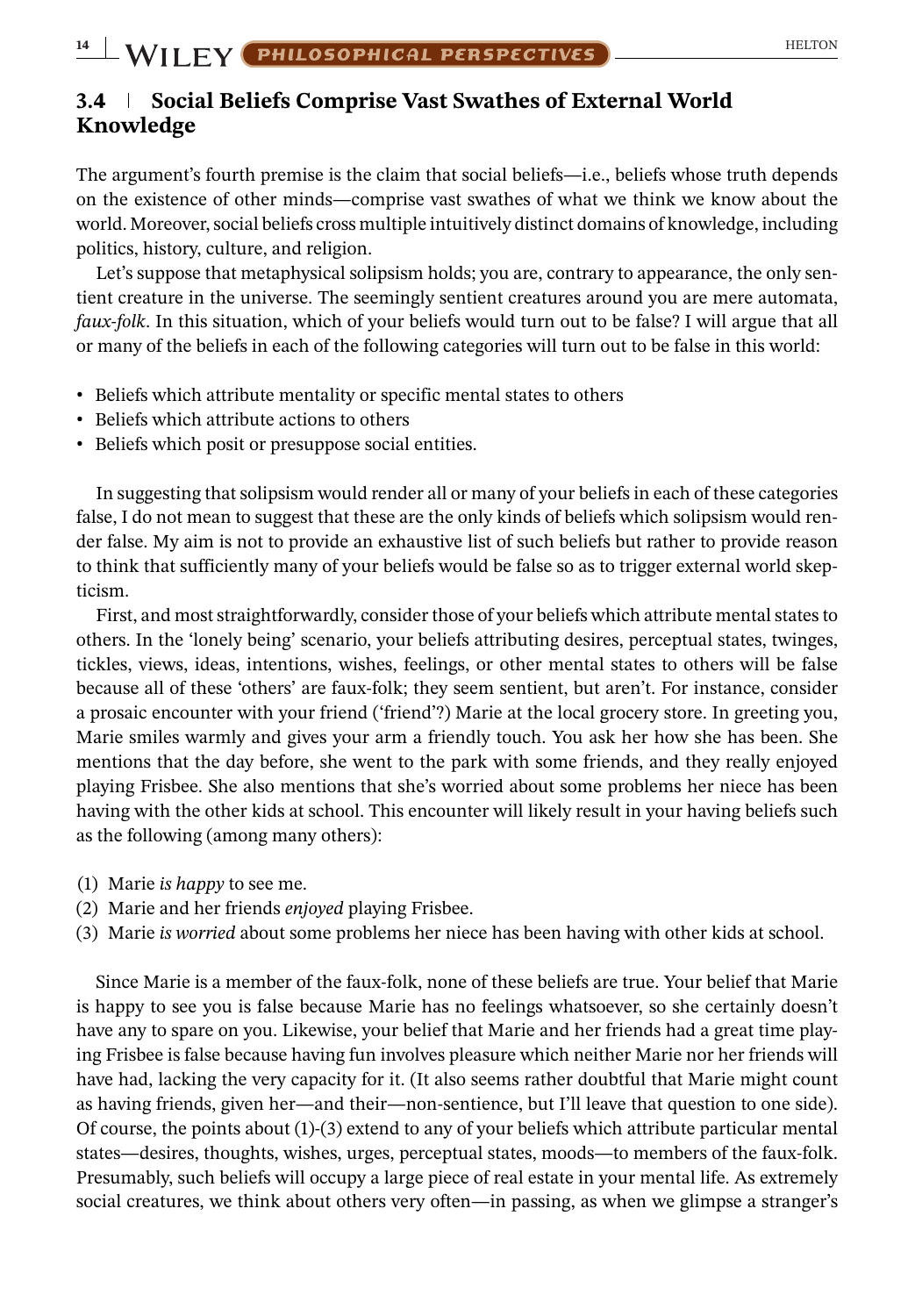scrunched face and register their worry; in some depth, as when we converse with someone; obsessively, as when we dissect the most recent interaction with our love interest, trying to decipher their feelings; or contemplatively, as when we reflect on the value or nature of a particular, deeply important relationship, such as a relationship with a very good friend, a partner, or a deceased parent. So just in virtue of straightforward beliefs about the psychology of those you interact with, the 'lonely being' scenario compromises vast swathes of your worldly beliefs.

Furthermore, it is not only beliefs about individuals *known* to you to whom you will attribute mentality. Many beliefs about politics, aesthetic movements, and historical figures attribute particular mental states to others or to groups, and at least some of these will be false. For instance:

- (4) Many mannerists *wanted* to depart from Renaissance ideals of form and balance.
- (5) Some Buddhists *don't believe* in the self.
- (6) Commentators *were surprised* by the Brexit vote.
- (7) Most who join online dating sites *hope* to meet a romantic partner.
- (8) Kim Jong-un *anticipated* a response from South Korea.
- (9) Some Amish teenagers*feel anxiety* when trying to decide whether to commit to their parents' lifestyle.
- (10) She *is trying* to make pancakes[.](#page-19-0)<sup>24</sup>

I suspect that if only beliefs about the mental states of others were false, solipsism would likely constitute a form of skepticism; we need only reflect on how varied and many these beliefs are to have some reason to think that solipsism would compromise vast swathes of beliefs across many domains. But, it is not only beliefs that explicitly attribute particular mental states to others that will turn out false in the 'lonely being' scenario. Consider next beliefs which attribute actions to others. At least many of these beliefs will be false, for the reason that at least many actions are partly constituted by certain proximal intentions, such that someone cannot count as performing that action if they lack the relevant proximal intention.

For instance, consider the action of fleeing. It is not enough to flee someone that you self-propel away from them. Suppose you are jogging and, unbeknownst to you, a curious squirrel scampers after you. You do not flee this squirrel, even though you do self-propel away from it. This suggests that some additional condition is required for fleeing. I propose that what is needed is a proximal intention of evasion. You do not flee the squirrel because you don't intend to evade it, you just happen to self-propel away from it.

Importantly, to say that fleeing is partly made up of a proximal intention of evasion is not to claim that fleeing involves a distal intention of evasion. One's more ultimate intention in fleeing might in fact be to get caught. For instance, my six-year-old nephew might flee me because he wants to get caught and tickled by me. His ultimate or distal intention is to get caught, not to evade me. Nevertheless, in fleeing from me, he acts on a more proximal intention of evasion, which is what makes his action one of fleeing and not merely one of self-propulsion away from me[.](#page-19-0)<sup>25</sup>

What goes for fleeing also goes for a wide range of other actions: protesting, creating, interpreting, navigating, constructing, memorializing, performing—these are all proximal intentionsinvolving actions. If one lacks the relevant proximal intentions, one cannot count as carrying out these actions.

Consider, for instance, the action of protesting. Suppose someone without any political leanings is asked to hold a sign for someone else, utterly unaware that on one side the sign advertises a political slogan criticizing some political policy. Suppose further that this sign holder has no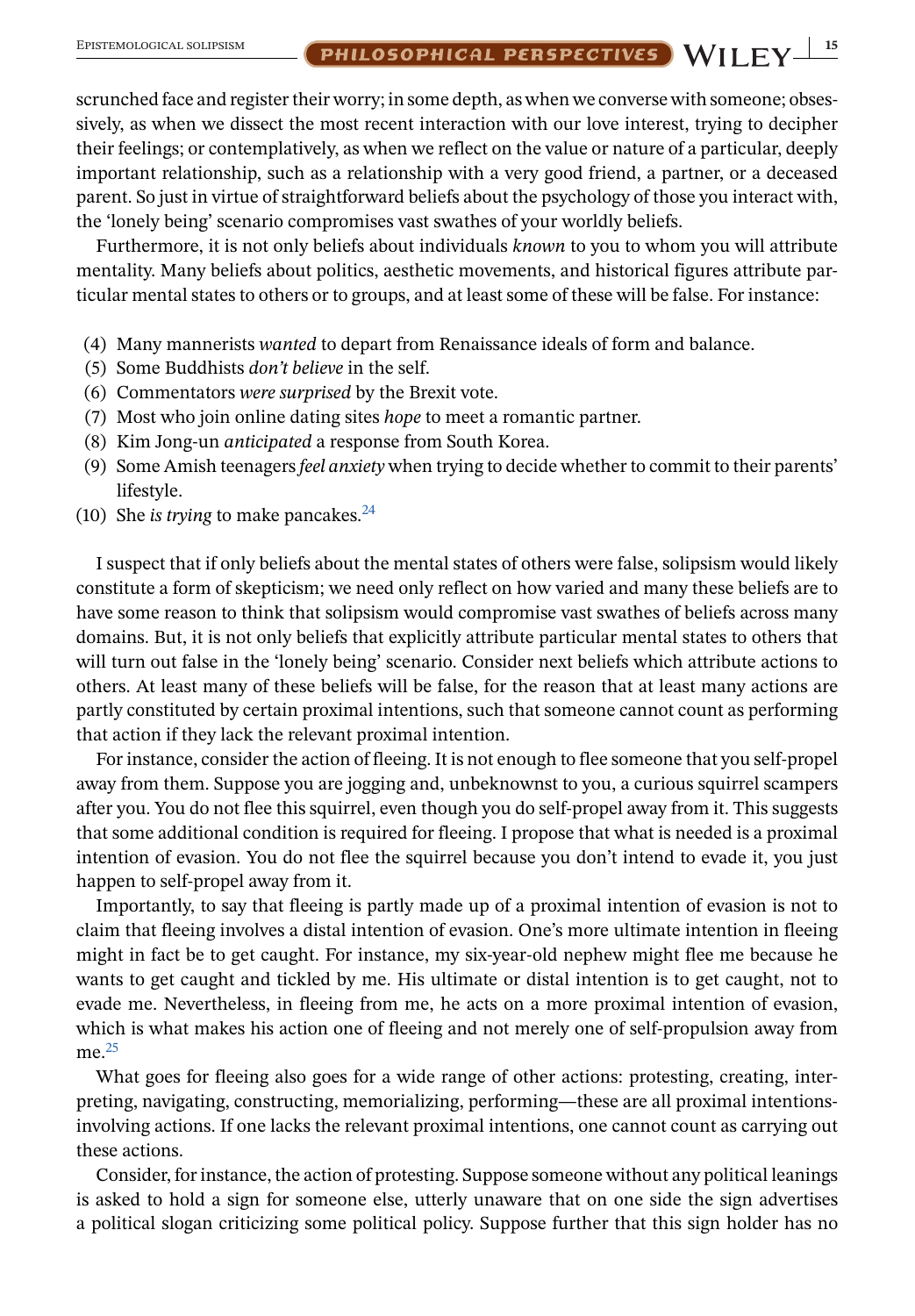opinion about the relevant policy, indeed, is completely ignorant of its existence. This person is doing many things; she is holding a sign, and the sign might, quite unbeknownst to her, have a certain meaning and even a certain amount of political efficacy. But, she is not protesting. Similar points apply *mutatis mutandis* to a whole slew of other actions; they necessarily involve relevant proximal intentions.

If many actions are partly made up of proximal intentions, then in the solipsistic scenario, any beliefs which attribute such actions to others will be false. And you are likely to have many such beliefs. Some of these involve individuals known to you. Many involve political, historical, or cultural events. I submit that these are examples:

- (11) Hundreds of thousands of Syrians *fled* the violence in their homeland.
- (12) My friend *will design* a birthday cake for me.
- (13) Dolly Parton *pioneered* a new approach to country, one which drew on both singer-songwriter and Gospel traditions.
- (14) Those people *are chasing* a bus.
- (15) That philosopher *is* carefully *analyzing* those arguments.

Given that these actions involve proximal intentions, all of  $(11)$ - $(15)$  will be false. Of course, some beliefs in the vicinity of (11)-(15) will be true. For instance, suppose that you see a member of the faux-folk rapidly moving in the direction of a bus which has just departed. He looks to you to be chasing the bus[.](#page-19-0)26 Given that chasing involves a proximal intention of catching up to someone or something else, this member of the faux-folk isn't chasing the bus. However, he *is* moving after the bus. For moving is not an activity which requires sentience. Boulders can move, as when they roll down steep slopes. Leaves can move, as when they flutter in the breeze. So, the claim that in the solipsistic scenario, (14) is false, is *not* to claim that there is no belief in the vicinity that is true. But it is to claim that a belief of a kind that you are very likely to have, and moreover, a belief that is crucial to your understanding of others, is false.

So far, I have argued that beliefs which attribute mental states to others will be false, as will many beliefs which attribute certain actions to others. I suspect that if solipsism compromises just these two forms of knowledge, solipsism will compromise sufficiently vast swathes of our worldly knowledge so as to trigger a form of external world skepticism. However, I will attempt to bolster this claim by arguing for an additional, more controversial claim, namely that if solipsism is true, at least many beliefs which posit or presuppose social entities will turn out to be false.

Social entities include countries, cities, regulatory bodies, judicial courts, branches of government, schools, businesses, and social clubs. On one view, such entities are partly comprised of certain persons' or group's consent or recognition. Consent and recognition in turn plausibly require mental states—such as assent, belief, perhaps the capacity for action—of the kind faux-folk cannot confer. On this psychological approach to social ontology, beliefs like the following will be false:

- (16) The Knesset *is a legislative assembly*.
- (17) My friend *is part of the Catholic Church*.
- (18) Botswana *is a country*[.](#page-19-0) 27

Of course, there is a competing approach to social ontology, one on which beliefs like those expressed in (16)-(18) do not depend on the consent or recognition of others. This is the *structuralist* approach, on which social entities are determined by purely behavioral considerations, not by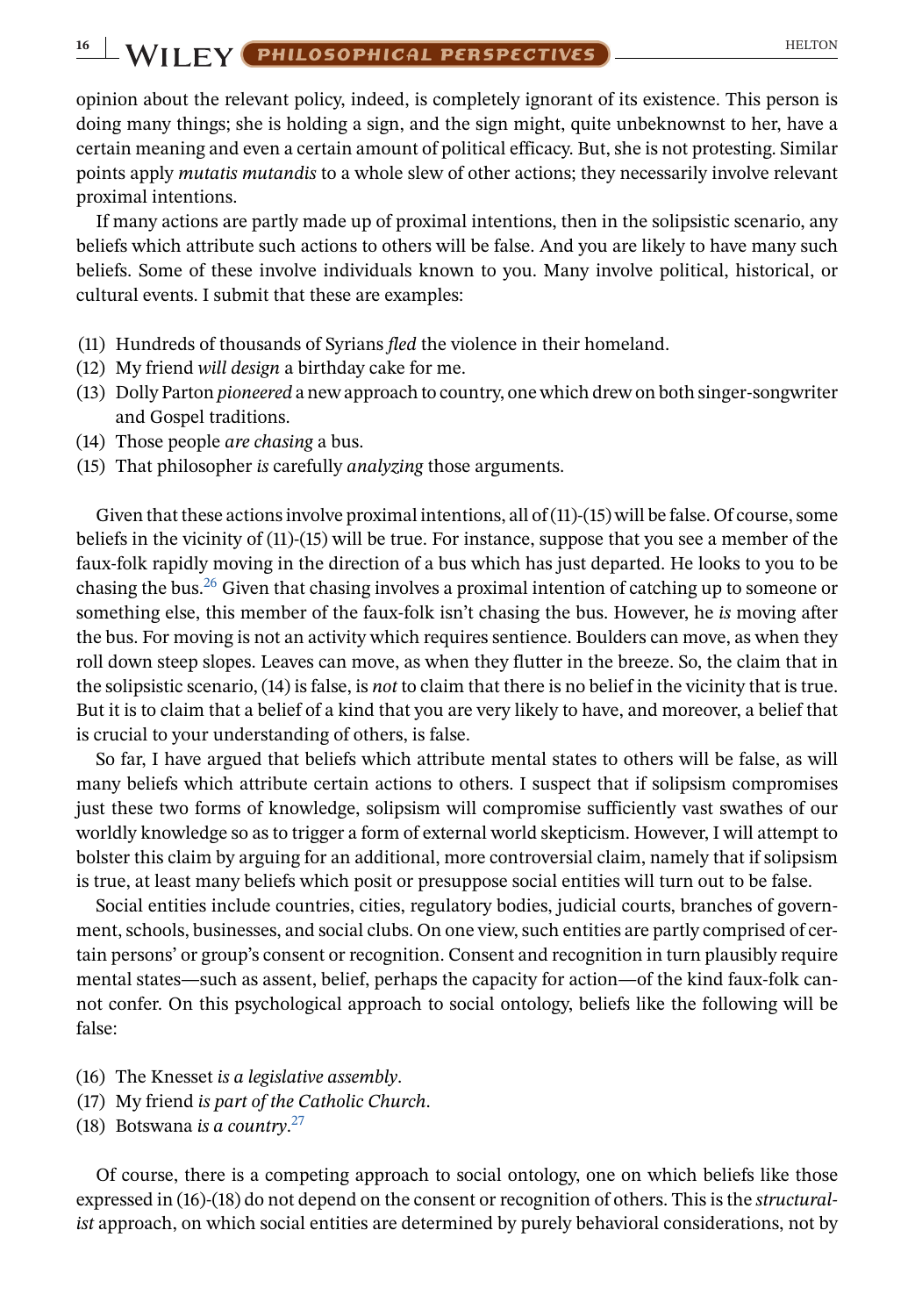mental states. On this view, what it is to be (say) a country club is to be *treated* like a country club by relevant others, regardless of the attitudes of those others. Likewise, countries, associations, money, borders, and other social entities exist wholly in virtue of behavioral dispositions, regardless of whether those dispositions are further grounded in attitudes like assent, recognition, or belief[.](#page-19-0) $28$ 

Needless to say, it is outside the scope of this paper to adjudicate between psychological and structuralist approaches to social ontology. At the same time, it is worth noting that there are forms of the structuralist approach according to which (16)-(18) will be false in the 'lonely being' scenario. These are forms of structuralism on which social entities are partly comprised of the relevant behavior of *sentient* entities. On such views, social entities are wholly comprised of purely behavioral dispositions and not the attitudes, if any, which ground those dispositions, but only those who have some psychology or other—that is, those who are sentient—are such that their behavior can contribute in this way to the existence of social entities. On such a view, the behavior of a sophisticated non-sentient machine, even if behaviorally like that of a sentient creature, cannot help ground social entities. On this variant of structuralism, the behavior of the fauxfolk can't help create countries, clubs, borders, and the like, because faux-folk aren't sentient and therefore—like toasters, avocadoes, and molecules—their behavior is simply irrelevant to the exis-tence of social entities[.](#page-19-0)<sup>29</sup>

I take it, then, that for typical humans, vast swathes of knowledge are compromised by the 'lonely being' scenario. The forms of knowledge compromised by this scenario are not only vast, they cross many intuitively distinct domains of knowledge, including, of course, knowledge about the mental states of those with whom we interact but extending also to at least some forms of knowledge about religion, culture, policy, and the actions of individuals and groups and potentially—the very existence of some social entities and processes[.](#page-19-0)30 These beliefs, or at least very many of them, are valuable beliefs, indeed, some of them are among the most valuable beliefs we have, including beliefs about who we love and are loved by, beliefs about our commonality with other humans, and more abstract beliefs about the social fabric of our world. If, as I have argued, external world skepticism should be construed as the view on which vast swathes of our valuable knowledge across multiple domains is compromised, we have good if defeasible evidence that, for creatures like ourselves, epistemological solipsism entails a genuine form of external world skepticism.

At this point, a critic might grant that solipsism compromises vast swathes of knowledge across many domains. Indeed, she might even grant that the considerations I have adduced suggest that the range of knowledge compromised by solipsism is vaster and crosses more domains than she might previously have appreciated. Still, she might maintain that we have been given no reason to think that for creatures like ourselves, solipsism entails a form of skepticism. For, she might doubt whether the range of knowledge compromised by solipsism is*sufficiently* vast so as to render solipsism a form of skepticism or whether the domains of knowledge compromised by solipsism are *sufficiently* many so as to render solipsism a form of skepticism. <sup>31</sup>

I take the point that the 'vast swathes of valuable beliefs' construal skepticism is too schematic to permit anything like a deductive entailment between a putative form of skepticism and a conclusion about whether, according to this construal, that form qualifies as a form of skepticism. Still, I would suggest that the reasons I have adduced constitute *good if defeasible* reason to think that solipsism entails a form of skepticism.

The way for my opponent to defeat these reasons would be to articulate and defend a more precise construal of skepticism, one on which the following desiderata are both met: It must predict that solipsism is not a form of external world skepticism, and it must predict that the form of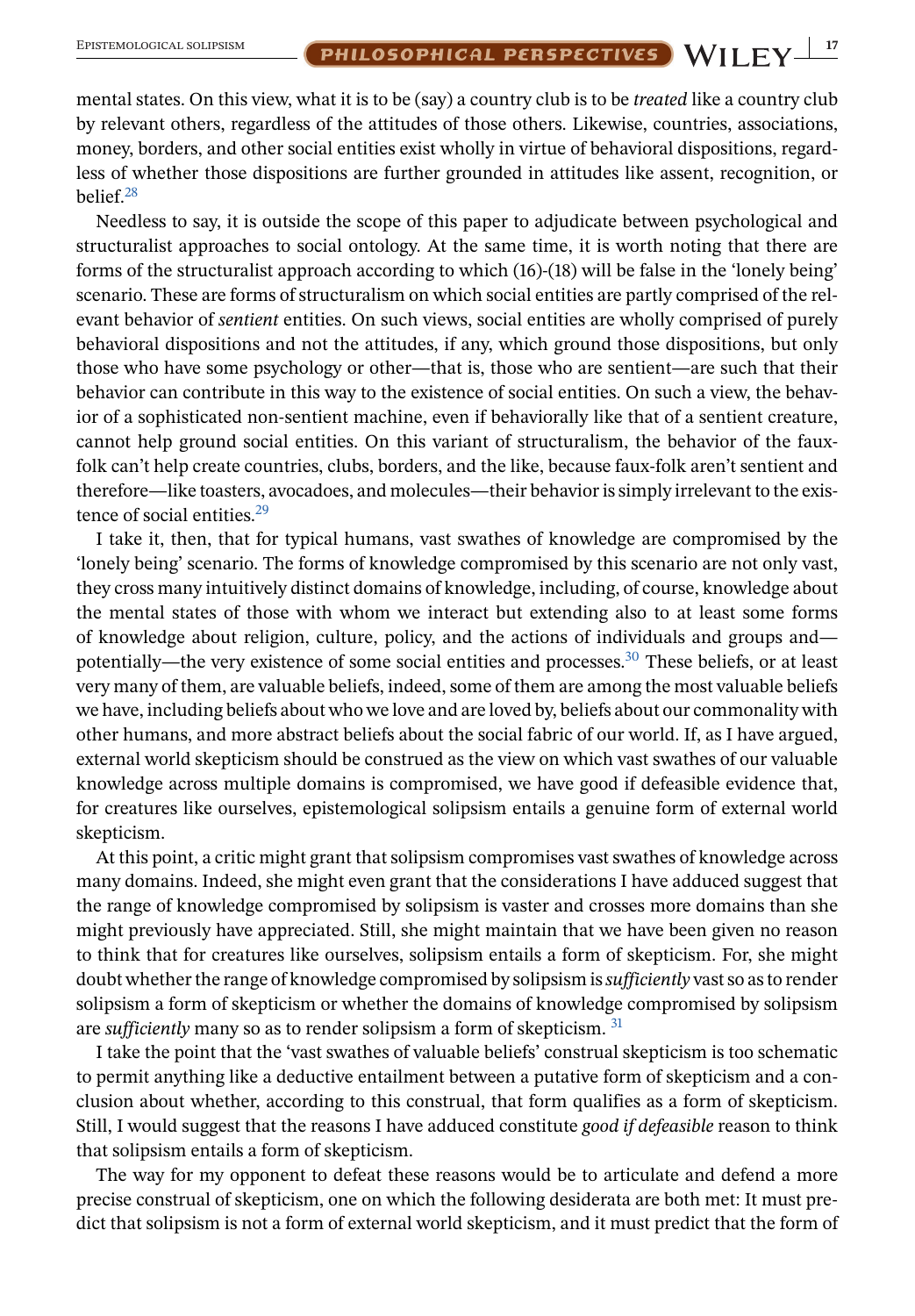skepticism suggested by recent envatment scenarios, namely skepticism about the present/nearfuture, is a form of skepticism. (See §3.3 for a defense of this thought.) That is to say, the relevant construal must predict both that the kinds of knowledge compromised by skepticism about the present/near-future are sufficiently vast and sufficiently domain cross-cutting so as to qualify this form of skepticism as a variant of external world skepticism and that the kinds of knowledge compromised by solipsism are insufficiently vast or insufficiently domain cross-cutting so as to qualify solipsism as a form of external world skepticism.

I must confess that I find it difficult to imagine a plausible defense of a construal of skepticism which satisfies both of the aforementioned desiderata. For one thing, it is not obvious whether, for typical humans, beliefs about the present and/or near-future tend to outstrip beliefs that are about or dependent on other minds; if they don't, it's not clear that it will be possible for a construal to leave solipsism outside of the class of skepticism and skepticism about the present/near-future within it. For another thing, the defense of this view must be made on grounds other than the *ad hoc* one that it would permit us to avoid the conclusion that solipsism is a form of external world skepticism. Offhand, it is difficult to see what form that motivation might take. But, rather than arguing from the limits of my own imagination, I will leave the reader with this claim: The critic who wishes to take up this challenge shoulders a heavy burden[.](#page-19-0)<sup>32</sup>

#### **4 WHAT MORALS SHOULD WE DRAW?**

I have suggested that epistemological solipsism is more resilient than we might have thought. I have also suggested that solipsism is, for creatures like ourselves, a form of external world skepticism. What follows from these claims? If, as previously conjectured, philosophers' relative neglect of solipsism is partly due to the presumption that solipsism is merely an easily refuted special instance of a more pressing view, then these results should perhaps inspire epistemologists to give solipsism more philosophical attention than it currently enjoys.

Far more tentatively, I would suggest that if solipsism is, for creatures like ourselves, a form of external world skepticism, a moral about method in epistemology follows, namely: Proposed solutions to external world skepticism should be assessed with a special eye to whether those putative solutions extend to knowledge of other minds. For if they do not, then those putative solutions are no solutions to skepticism at all. They fail to exclude the form of skepticism that arises just in virtue of solipsism. And even if those proposed solutions do exclude solipsism, if we have not considered the question, it is not obvious that we would be justified in accepting these solutions. Moreover, these considerations suggest that skepticism about non-mental entities might require a different solution than skepticism of the kind that concerns mental entities.

Some proposed solutions to skepticism are such that their generalizability to knowledge of other minds is obvious; perhaps for these sorts of proposals, we needn't especially consider their extension to solipsism. Consider, for instance, approaches on which closure principles are altogether dispensed of. If these approaches succeed at all, they succeed for all forms of skepticism derived from closure principles, including solipsism-derived variants of skepticism. But for at least some other proposed solutions skepticism, it is at least not obvious whether they extend to knowledge of other minds[.](#page-19-0)<sup>33</sup> For instance, consider a certain kind of Moorean approach, on which Moorean facts are taken to be those whose plausibility is greater than any premise that might be adduced against it, and where this difference in plausibility is taken to be a merely predictive matter[.](#page-19-0) $34$ Are facts such as *others have thoughts and feelings, wishes and desires* Moorean facts in this sense,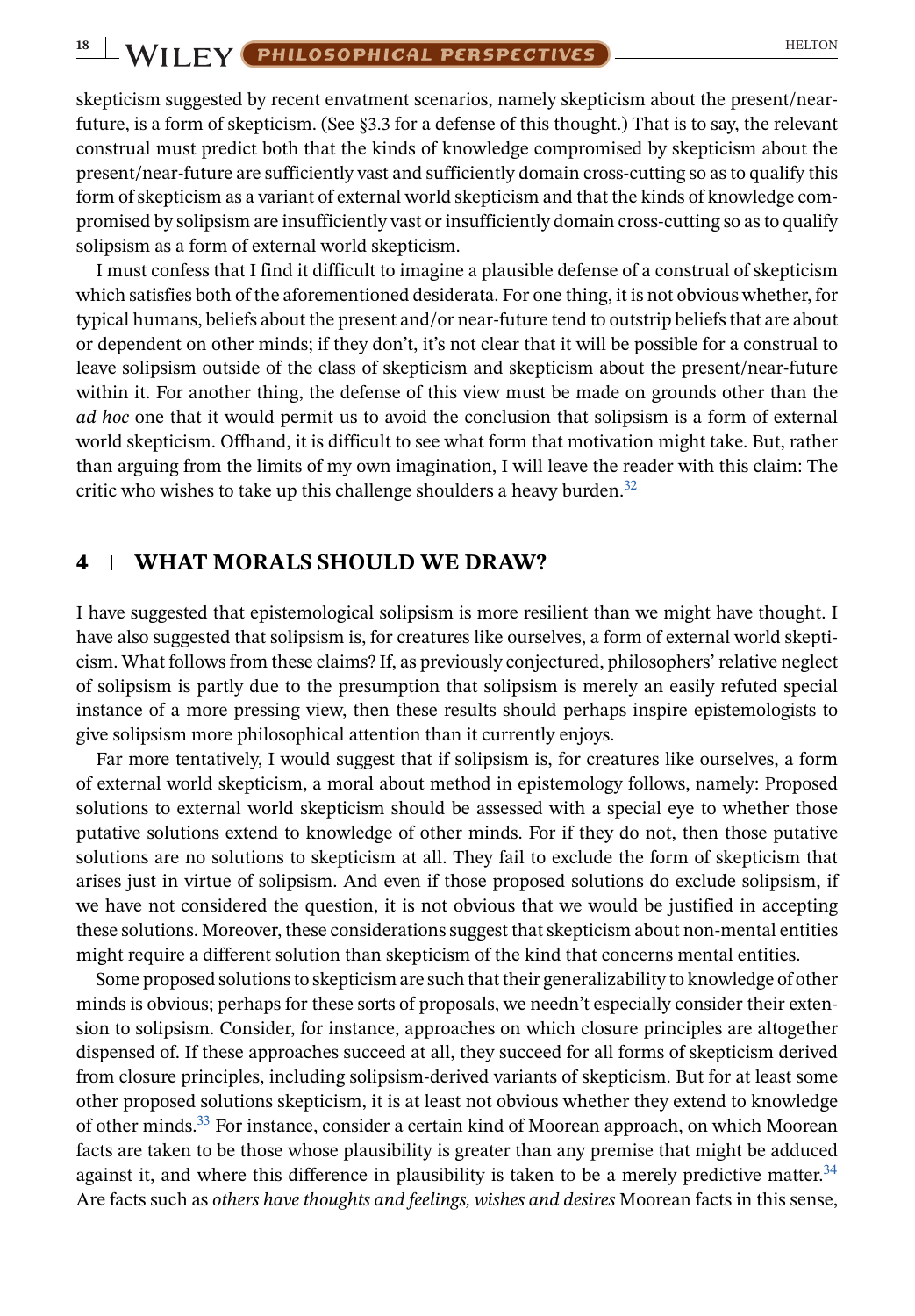<span id="page-18-0"></span>much as other putative Moorean facts, such as *there is a red square before me* or *I have hands*? My suggestion is that we ought to ask the question[.](#page-19-0)<sup>35</sup>

#### **ENDNOTES**

- $<sup>1</sup>$  Here and throughout, I employ 'sentient' in a broad way to mean, very roughly, psychology-having.</sup>
- $2\text{ In the literature, 'solipsis' is sometimes used to pick out the weaker view that we do not know that others are}$ conscious, even if they have psychologies (Borge [1999\)](#page-20-0) or the stronger view that the only thing in the universe is your own mind (Schwitzgebel and Moore [2015\)](#page-21-0).
- <sup>3</sup> In a recent overview, Hyslop [\(2017\)](#page-20-0) calls discussion of the view "nowadays unfashionable." Scholars who have bucked this trend by taking solipsism seriously include Avramides [\(2001\)](#page-20-0), Gomes [\(2009, 2011,](#page-20-0) forthcoming), and Hyslop [\(1995\)](#page-20-0). Note that the epistemological question of whether we enjoy knowledge of other minds is distinct from the question in philosophy of mind of how, given that we have knowledge of other minds, we come to obtain it. See Pickard [\(2003\)](#page-21-0) for an explicit attempt to link the questions and see Overgaard [\(2012\)](#page-21-0) for an illuminating defense of the claim, commonly made in the phenomenological tradition, that perception of other minds can help solve the skeptical problem of other minds.
- <sup>4</sup> Chalmers declares the abductive solution "as good a solution to the problem of other minds as we are going to get" [\(1996:](#page-20-0) 246).
- <sup>5</sup> Steup and Neta [\(2020\)](#page-21-0). For a helpful overview, see Greco [\(2007\)](#page-20-0).
- <sup>6</sup> I thank Genia Schönbaumsfeld and Annalisa Coliva for pressing me on this point.
- <sup>7</sup> See Smith [\(2010\)](#page-21-0) and Gomes [\(2009\)](#page-20-0) and Gomes [\(2011,](#page-20-0) forthcoming) for other routes of arguing for solipsism.
- <sup>8</sup> Depending on how these 'others' are implemented, they might amount to full-scale hallucinations.
- <sup>9</sup> For discussion, see Chalmers [\(1996, 2003a\)](#page-20-0), Lyons [\(2009:](#page-21-0) ch. 4), and Smithies [\(2012\)](#page-21-0).
- <sup>10</sup> For a classic exchange, see Hawthorne  $(2005)$  and Dretske  $(2005)$ .
- $11$  DeRose [\(1995\)](#page-20-0).
- <sup>12</sup> Turing [\(1956\)](#page-21-0).
- <sup>13</sup> I thank an audience member at the Eastern APA Society for Skeptical Studies for pressing me on this point.
- <sup>14</sup> Block [\(1981\)](#page-20-0).
- <sup>15</sup> A related view closely related to behaviorism is *interpretationism*, of the kind associated with Dennett and Davidson. On one version of this view, some entity is sentient just in case that entity is such that a relevant interpreter does or could interpret them as rational. This view inherits all of the problems of behaviorism, in addition to generating some of its own. For, the view is susceptible to Turing machine-style counter-examples. The view also forces us to reject the possibility that someone might be sentient and deeply uninterpretable.
- <sup>16</sup> The simulation hypothesis has been subsequently explored or defended by multiple philosophers and physicists, including Arvan [\(2014, 2015\)](#page-19-0), Beane et al. [\(2012\)](#page-20-0), Campbell et al. [\(2017\)](#page-20-0), Dainton [\(2002, 2012\)](#page-20-0), Johnson [\(2011\)](#page-20-0), and Mizrahi [\(2017\)](#page-21-0).
- $17$  Barry Dainton suggests something along these lines (2002, 2012)
- <sup>18</sup> There are, of course, many other strategies of defusing solipsism. One approach I don't mention here appeals to the claim that perception provides basic knowledge that others have minds. One worry about this approach is that perceptual knowledge of other minds is not obviously *safe*, in the sense that our perceptual system routinely and systematically gives 'false positives' concerning the animacy of others (Helton [2018:](#page-20-0) 243-4). While many have criticized safety as a necessary condition on knowledge (including myself, see Helton and Nanay [2019\)](#page-20-0), I take it that safety is a good if defeasible proxy for whether some method is knowledge-producing.
- <sup>19</sup> On some views, pieces of knowledge will be infinite. Thanks to Harvey Lederman for discussion on this point.
- <sup>20</sup> Those who take the recent envatment scenario to be a skeptical scenario include: Smith [\(1984:](#page-21-0)117), Glymour [\(1982:](#page-20-0) 173-5), Farrell [\(1986:](#page-20-0) 150), Tymoczko [\(1989:](#page-21-0) 294-5), Wright [\(1992:](#page-21-0) 86-90), Christensen [\(1993:](#page-20-0) 314-5), Forbes [\(1995:](#page-20-0) 207), and Brueckner [\(1999:](#page-20-0) 237).
- $21$  Strictly speaking, these considerations alone don't suggest that this knowledge must cross domains, but I'm presuming this 'domains' requirement to be an independently attractive constraint on external world skepticism.
- $^{22}$  I borrow the terminology from Friedman [\(2018\)](#page-20-0), who considers junk beliefs in a different context, that of assessing Harman's [\(1986\)](#page-20-0) suggestion one ought not clutter one's mind with such beliefs.
- $23$  I thank Liam Kofi Bright and Sarah McGrath for discussion on this point.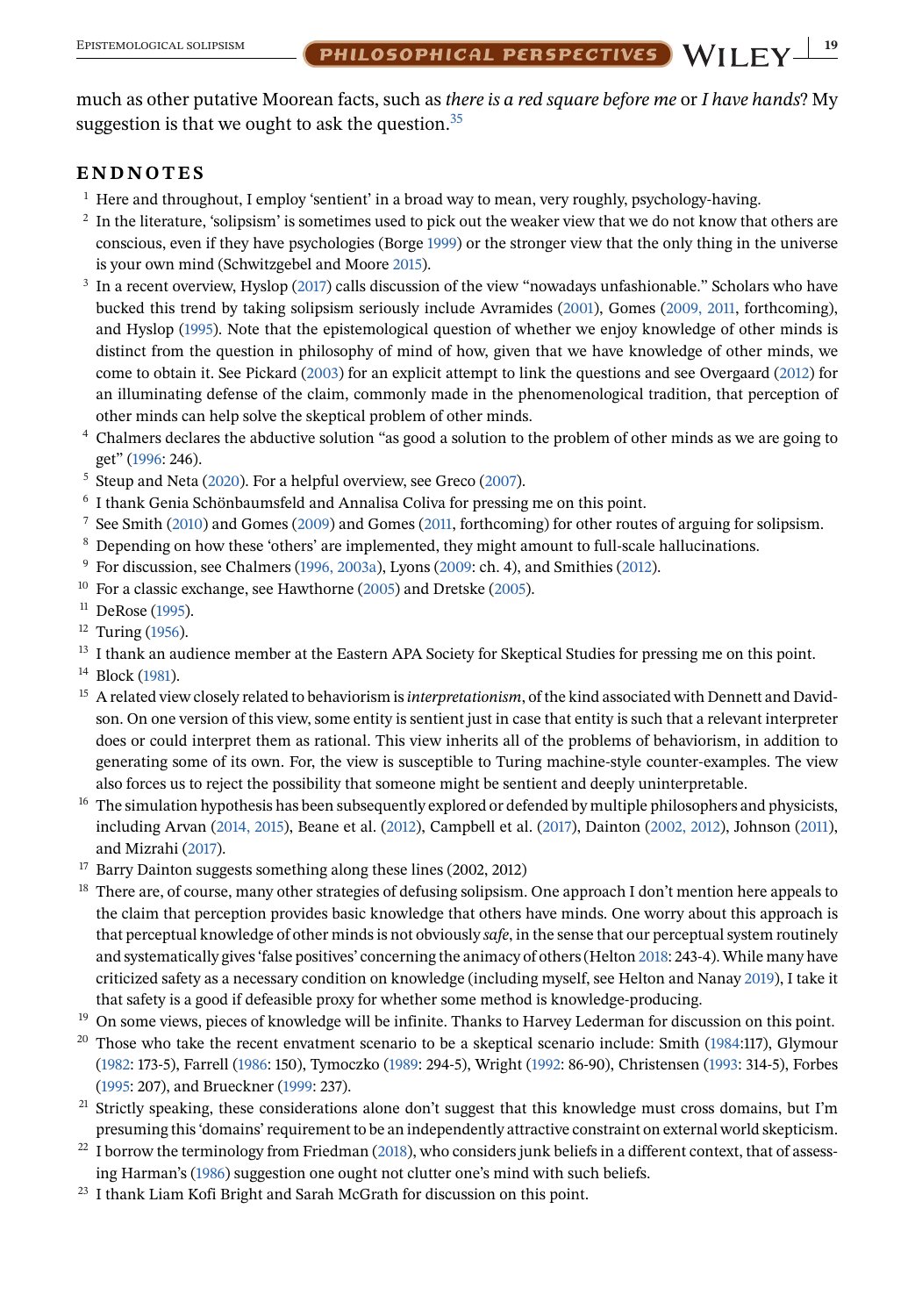## <span id="page-19-0"></span>**20** WII FY **PHILOSOPHICAL PERSPECTIVES**

- <sup>24</sup> My argument does not draw on generic beliefs, where *generics* are claims of the form *Fs are a*, since generics might turn out to be true even where very few or perhaps none of the relevant Fs are a. See, e.g., Leslie [\(2007,](#page-21-0) [2008,](#page-21-0) [2017\)](#page-21-0).
- <sup>25</sup> This argument originates in Helton  $(2018: 249-51)$  $(2018: 249-51)$ .
- See Helton [\(2018\)](#page-20-0) for the argument that you literally visually perceive him as chasing the bus, which might help explain why correlative beliefs are difficult to resist.
- $27$  If names rigidly designate individuals across worlds, without constraints on the kinds of individuals they can pick out, then beliefs about the mere existence of certain named social entities, such as *Botswana exists*, will turn out to be true in the solipsistic world. Even so, *Botswana is a country* might turn out to be false.
- <sup>28</sup> For recent overviews, see Epstein [\(2019\)](#page-20-0), Mason [\(2016\)](#page-21-0) and Mason and Ritchie (forthcoming). I thank Robin Dembroff for discussion on this point.
- <sup>29</sup> In the 'lonely being' scenario, *you* are sentient, so your consent, recognition, or other relevant attitudes might help ground some social entities. However, I'm presuming that, for at least many social entities, you lack the relevant social standing to play this role. E.g., suppose that being a member of the United Nations requires recognition by other members of the United Nations. Supposing you aren't a U.N. member, you cannot play this role, your being the only sentient creature in the universe notwithstanding.
- <sup>30</sup> It is no part of my argument to claim that the kinds of knowledge I've discussed exhaust forms compromised by solipsism. Other possible candidates include knowledge about natural kinds and artifacts—should such kinds turn out to be mind-dependent (see, e.g., Khalidi [2013,](#page-20-0) Franklin-Hall [2015](#page-20-0) and Thomasson [2003\)](#page-21-0), testimonial knowledge—should such knowledge require others' intentions—and even, perhaps, moral and aesthetic knowledge—insofar as these require the attitudes of a collective of agents in the actual world.
- <sup>31</sup> I thank Tom Kelly and Harvey Lederman for pressing me on this point.
- <sup>32</sup> A different kind of critic might suggest that the considerations I have adduced support the view that we should suspend judgment on the question of whether solipsism is a form of skepticism. I lack the space to consider this agnostic response here, but I will merely note: The morals I draw out for epistemology obtain even on the view that we should suspend judgment on the question of whether, for creatures like ourselves, solipsism is a form of skepticism.
- <sup>33</sup> In a companion piece (Helton unpublished), I argue from some of the same considerations presented here that Chalmers' [\(2003b,](#page-20-0) forthcoming) proposed structuralist approach to skepticism falls prey to the problem that it does not succeed when it comes to social beliefs, even if it succeeds when it comes to non-social beliefs. My criticism of Chalmers does not derive from the claim that solipsism is a form of skepticism. So, one might accept my criticism of Chalmers' approach, whilst denying that solipsism is a form of skepticism. Conversely, one might accept the claim I defend here that solipsism is a form of skepticism, whilst denying that structuralism falls to my complaint.
- <sup>34</sup> This interpretation of Mooreanism is offered and rejected in Kelly [\(2005,](#page-20-0) see esp. 182-185).
- <sup>35</sup> For helpful feedback on this paper and related work, I would like to thank audience members at: the New Directions in Mind Seminar as Cambridge University, an APA Eastern Session on the Society for Skeptical Studies, the CUNY Graduate Center, the Desert Philosophy Workshop, The Ohio State University, the MAP/ELLMM working group at Yale University, the Minds, Selves, and Technology Conference at the University of Lisbon, the Theoretical Philosophy Workshop at the University of Chicago, and multiple audiences at Princeton University. Special thanks to: Josh Armstrong, Katalin Balog, Liam Kofi Bright, Simon Cabulea May, Ben Callard, Annalisa Coliva, Tim Crane, Lindsay Crawford, Kevin Davey, Heather Demarest, Louise Daoust, Carolyn Dicey Jennings, Adam Elga, Johann Frick, Nemira Gasiunas, Jeff Helmreich, Mark Johnston, Tom Kelly, Harvey Lederman, Sarah McGrath, Eliot Michaelson, Shyam Nair, Nico Orlandi, Tom Pashby, David Plunkett, Adriana Renero, Amy Sepinwall, James Shaw, Patrick Todd, Genia Schönbaumsfeld, and Will Starr.

#### **REFERENCES**

- Arvan, M. (2014, December). A Unified Explanation of Quantum Phenomena? The Case for the Peer-to-Peer Simulation Hypothesis as an Interdisciplinary Research Program. *The Philosophical Forum*, 45(4), 433–446.
- Arvan, M. (2015). The Peer-to-Peer Simulation Hypothesis and a New Theory of Free Will. Scientia Salon. [https://scientiasalon.wordpress.com/2015/01/30/the-peer-to-peer-hypothesis-and-a-new-theory-of-free](https://scientiasalon.wordpress.com/2015/01/30/the-peer-to-peer-hypothesis-and-a-new-theory-of-free-will-a-brief-overview/%3F)[will-a-brief-overview/?](https://scientiasalon.wordpress.com/2015/01/30/the-peer-to-peer-hypothesis-and-a-new-theory-of-free-will-a-brief-overview/%3F) Access October 8, 2021.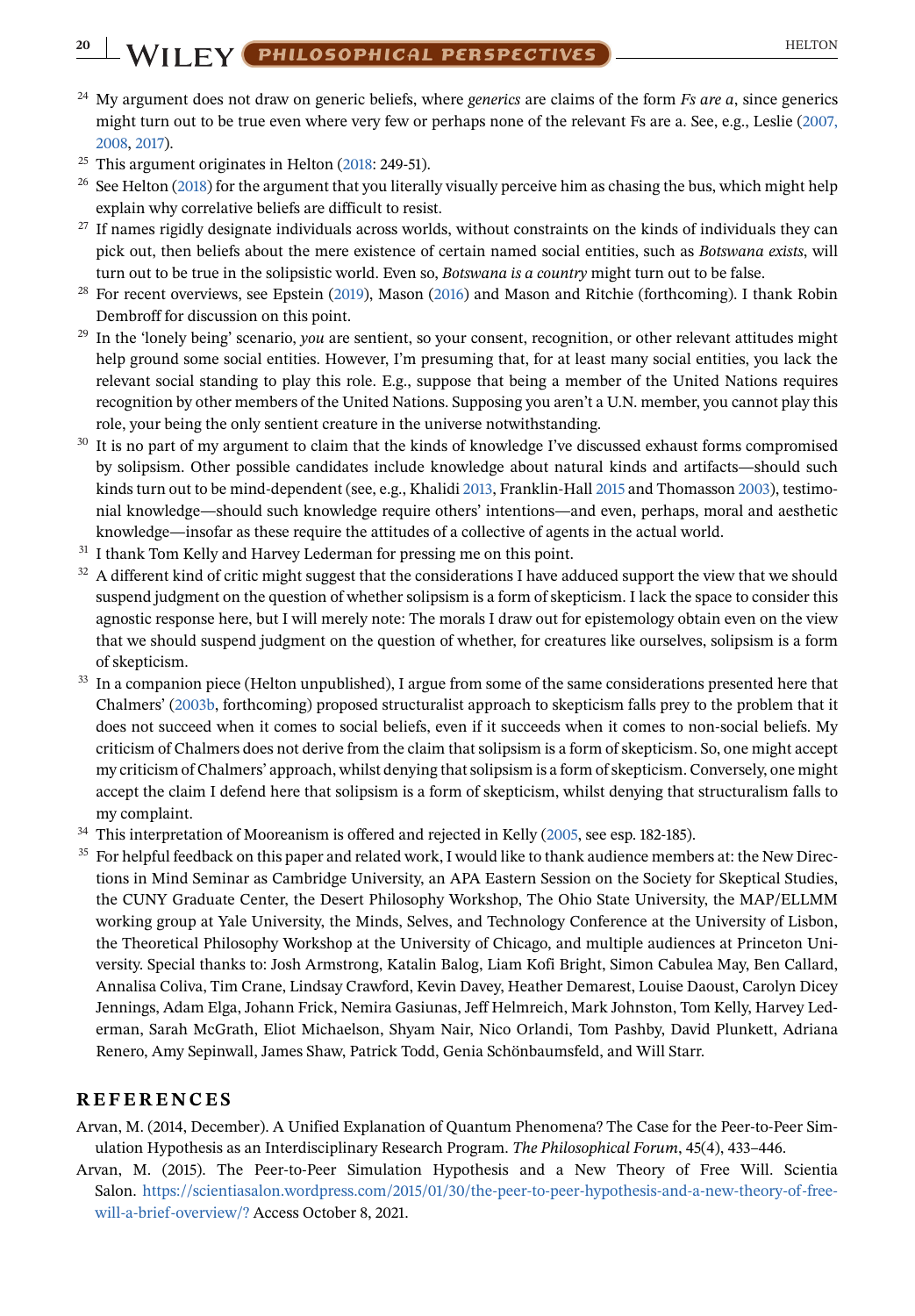<span id="page-20-0"></span>Epistemological solipsism **21**

- Avramides, A., 2001, *Other Minds*, London: Routledge.
- Beane, S. R., Davoudi, Z., & Savage, M. J. (2012). Constraints on the Universe as a Numerical Simulation. *arXiv preprint arXiv:1210.1847*.
- Block, N. (1981). Psychologism and behaviorism. *The Philosophical Review*, 90(1), 5–43.
- Borge, S. (1999). All you zombies. David Chalmers' Metaphysical Solipsism In Uwe Meixner Peter Simons (ed.), *Metaphysics in the Post-Metaphysical Age*. Austrian Ludwig Wittgenstein Society.
- Bostrom, N. (2003). Are we living in a computer simulation? *The Philosophical Quarterly*, 53(211), 243–255.
- Brueckner, A. (1999). Transcendental Arguments from Content Externalism. In R. Stern (ed.), *Transcendental Arguments: Problems and Prospects*. Oxford: Clarendon Press.
- Campbell, T., Owhadi, H., Sauvageau, J. & Watkinson, D. (2017). On Testing the Simulation Theory. *International Journal of Quantum Foundations* 3: 78–99.
- Chalmers, David. (1996). The Conscious Mind: In *Search of a Fundamental Theory*. New York: Oxford University Press.
- Chalmers, David. (2003a). The Content and Epistemology of Phenomenal Belief. In *Conscious ness: New Philosophical Perspectives*, edited by Q. Smith and A. Jokic. New York: Oxford University Press.
- Chalmers, D. (2003b). The Matrix as metaphysics. *Science Fiction and Philosophy From Time Travel to Superintelligence*, 36.
- Chalmers, D. J. (2018). Structuralism as a Response to Skepticism. *The Journal of Philosophy*, 115(12), 625–660.
- Chalmers, D. (forthcoming). Reality +: Virtual Worlds and the Problems of Philosophy.
- Christensen, D. (1993). Skeptical Problems, Semantical Solutions. *Philosophy and Phenomenological Research* 53 (2): 301–21.
- Dainton, B. (2002). Innocence lost simulation scenarios: Prospects and consequences. Retrieved March 31, 2021 from <http://www.simulation-argument.com>
- Dainton, B. (2012). On singularities and simulations. *Journal of Consciousness Studies*, 19(1-2), 42–85.
- DeRose, K. (1995). Solving the skeptical problem. *The philosophical review*, 104(1), 1–52.
- Dogramaci, S. (2020). Does my total evidence support that I'm a Boltzmann Brain? *Philosophical Studies*, 177(12), 3717–3723.
- Dretske, F. (2005). Reply to hawthorne. *Contemporary debates in epistemology*, 43–46.
- Epstein, B. (2019). "Social Ontology", *The Stanford Encyclopedia of Philosophy* (Winter 2019 Edition), Edward N. Zalta (ed.), URL = [https://plato.stanford.edu/archives/win2019/entries/social-ontology/.](https://plato.stanford.edu/archives/win2019/entries/social-ontology/)
- Farrell, F. (1986) Putnam and the Vat-People. *Philosophia* 16 (2): pp. 147–60.
- Forbes, G. (1995). Realism and Skepticism: Brains in a Vat Revisited. *The Journal of Philosophy* 92 (4): pp. 205–22.
- Franklin-Hall, L. R. (2015). Natural kinds as categorical bottlenecks. *Philosophical Studies*, 172(4), 925–948.
- Friedman, J. (2018). Junk beliefs and interest-driven epistemology. *Philosophy and Phenomenological Research*, 97(3), 568–583.
- Gomes, A., (2009). Other Minds and Perceived Identity, *Dialectica*, 63: 219–230.
- Gomes, A. (2011). Is There a Problem of Other Minds? *Proceedings of the Aristotelian Society*, 111: 353–373
- Gomes, A. (forthcoming). Scepticism about Other Minds. In D. Machuca & B. Reed (eds.) Skepticism: From Antiquity to Present.
- Greco, J. (2007). External world skepticism. *Philosophy Compass*, 2(4), 625–649.
- Glymour, C. (1982) Conceptual Scheming or Confessions of a Metaphysical Realist. *Synthese* 51 (2): pp. 169–80.
- Harman, G. (1986). *Change in view: Principles of reasoning*. Cambridge, MA: MIT Press.
- Hawthorne, J. (2005). The case for closure. *Contemporary debates in epistemology*, 26–43.
- Helton, G. (unpublished manuscript). On Being a Lonely Brain-in-a-Vat: Structuralism, Solipsism, and the Threat of External World Skepticism.
- Helton, G. (2018). Visually perceiving the intentions of others. *The Philosophical Quarterly*, 68(271), 243–264.
- Helton, G. & Nanay, B. (2019). Amodal completion and knowledge. *Analysis*, 79(3), 415–423.
- Hyslop, A. (1995). *Other Minds*, Dordrecht: Kluwer.
- Hyslop, A. (2017). "Other Minds", *The Stanford Encyclopedia of Philosophy* (Summer 2017 Edition), Edward N. Zalta (ed.), URL = [https://plato.stanford.edu/archives/sum2017/entries/other-minds/.](https://plato.stanford.edu/archives/sum2017/entries/other-minds/)
- Johnson, D. K. (2011). Natural Evil and the Simulation Hypothesis. *Philo* 14 (2):161-175.
- Kelly, T. (2005). Moorean facts and belief revision, or can the skeptic win? *Philosophical perspectives*, 19, 179–209.
- Khalidi, M.A. (2013). *Natural Categories and Human Kinds*, Cambridge: Cambridge University Press.